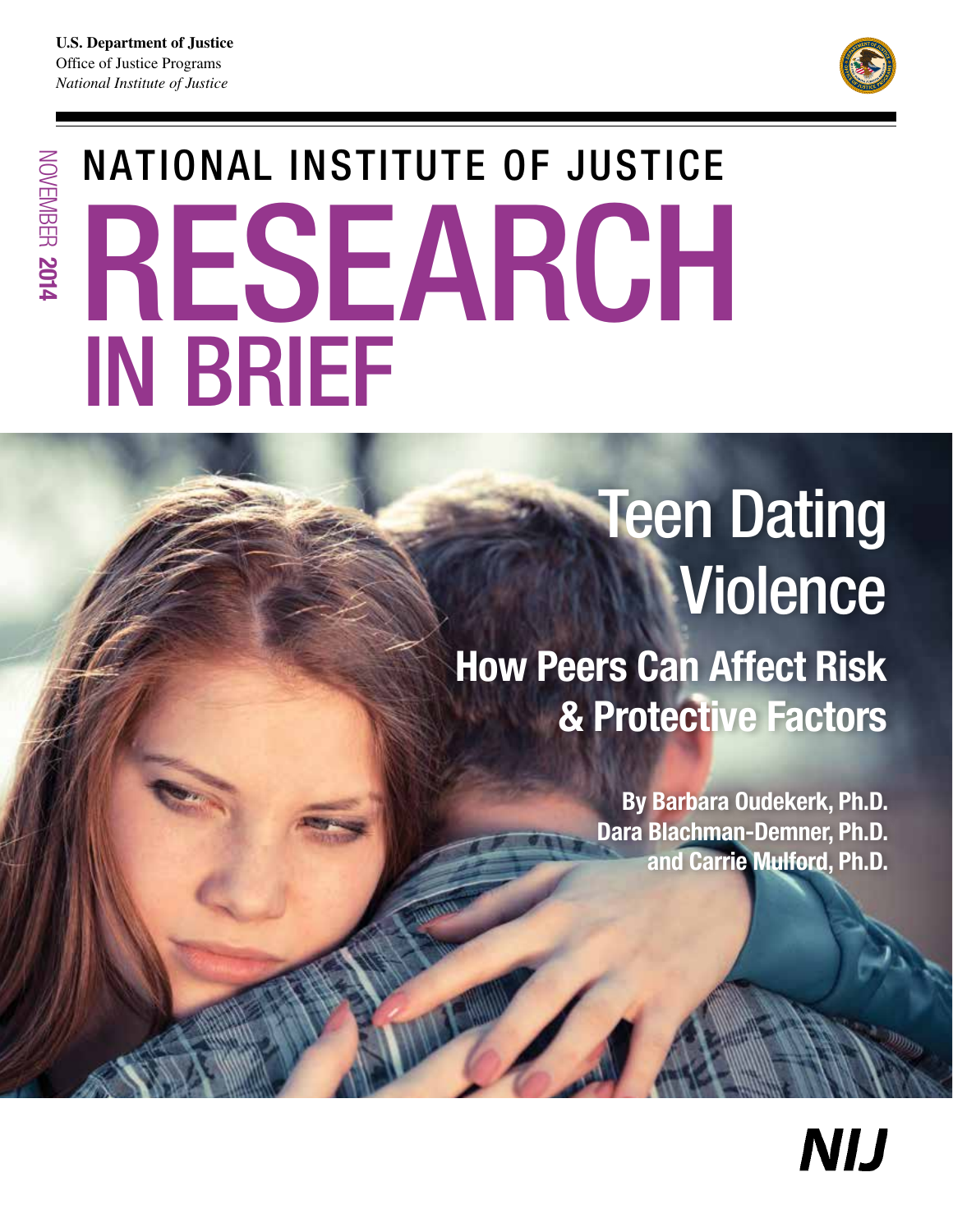U.S. Department of Justice Office of Justice Programs 810 Seventh St. N.W. Washington, DC 20531

Eric H. Holder, Jr. Attorney General

Karol V. Mason Assistant Attorney General

William J. Sabol, Ph.D. Acting Director, National Institute of Justice

This and other publications and products of the National Institute of Justice can be found at:

National Institute of Justice Strengthen Science • Advance Justice <http://www.nij.gov>

Office of Justice Programs Innovation • Partnerships • Safer Neighborhoods <http://www.ojp.usdoj.gov>

The National Institute of Justice is the research, development and evaluation agency of the U.S. Department of Justice. NIJ's mission is to advance scientific research, development and evaluation to enhance the administration of justice and public safety.

The National Institute of Justice is a component of the Office of Justice Programs, which also includes the Bureau of Justice Assistance; the Bureau of Justice Statistics; the Office for Victims of Crime; the Office of Juvenile Justice and Delinquency Prevention; and the Office of Sex Offender Sentencing, Monitoring, Apprehending, Registering, and Tracking.

*Photo Source: Shutterstock*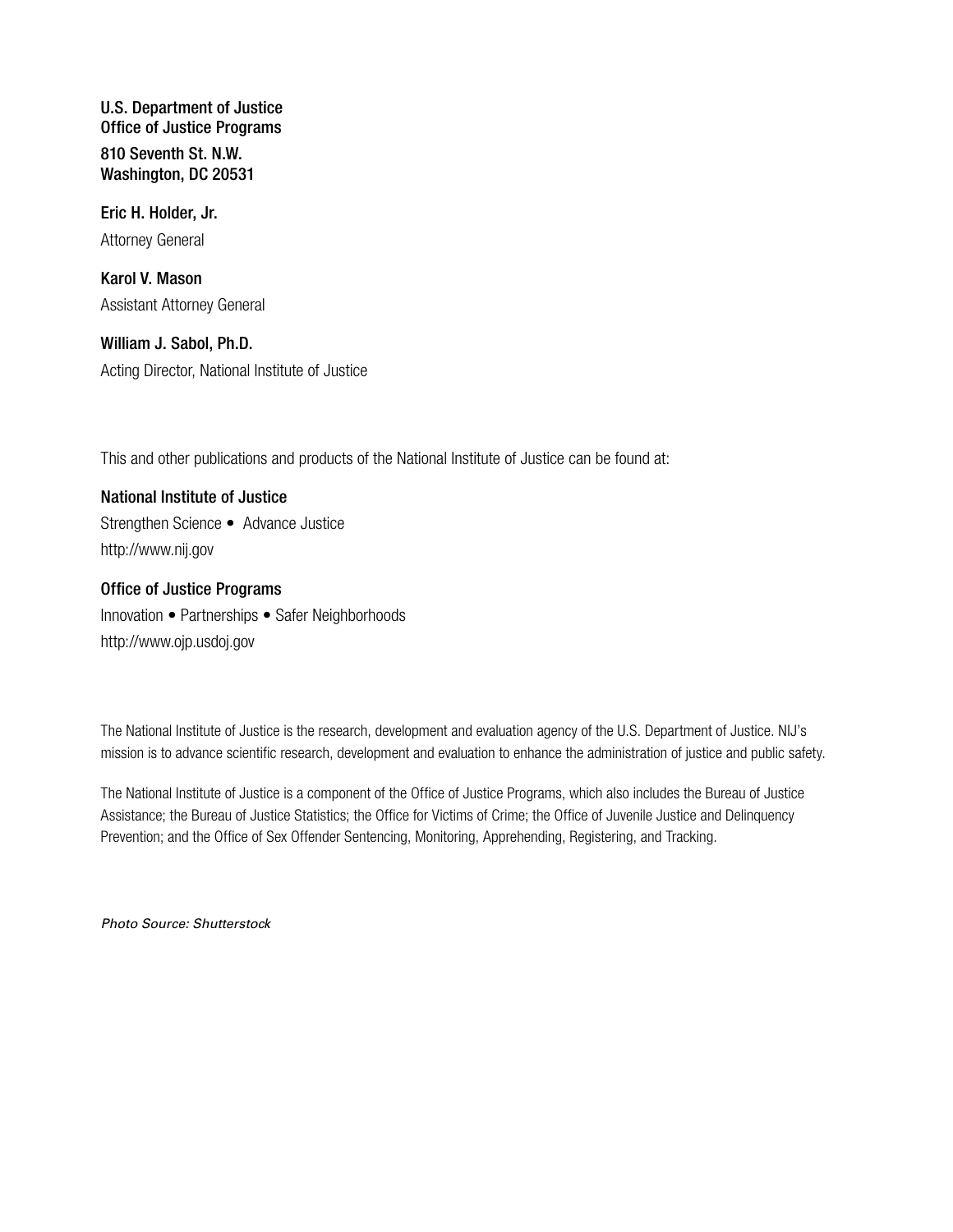NOVEMBER 2014 NOVEMBER 2014

### R ESEARCH NATIONAL INSTITUTE OF JUSTICE IN BRIEF

## TEEN DATING VIOLENCE

#### HOW PEERS CAN AFFECT RISK & PROTECTIVE FACTORS

- BY BARBARA OUDEKERK, PH.D., DARA BLACHMAN DEMNER, PH.D., AND CARRIE MULFORD, PH.D.

Findings and conclusions of the research reported here are those of the authors and do not necessarily reflect the official position or policies of the U.S. Department of Justice.



NCJ 248337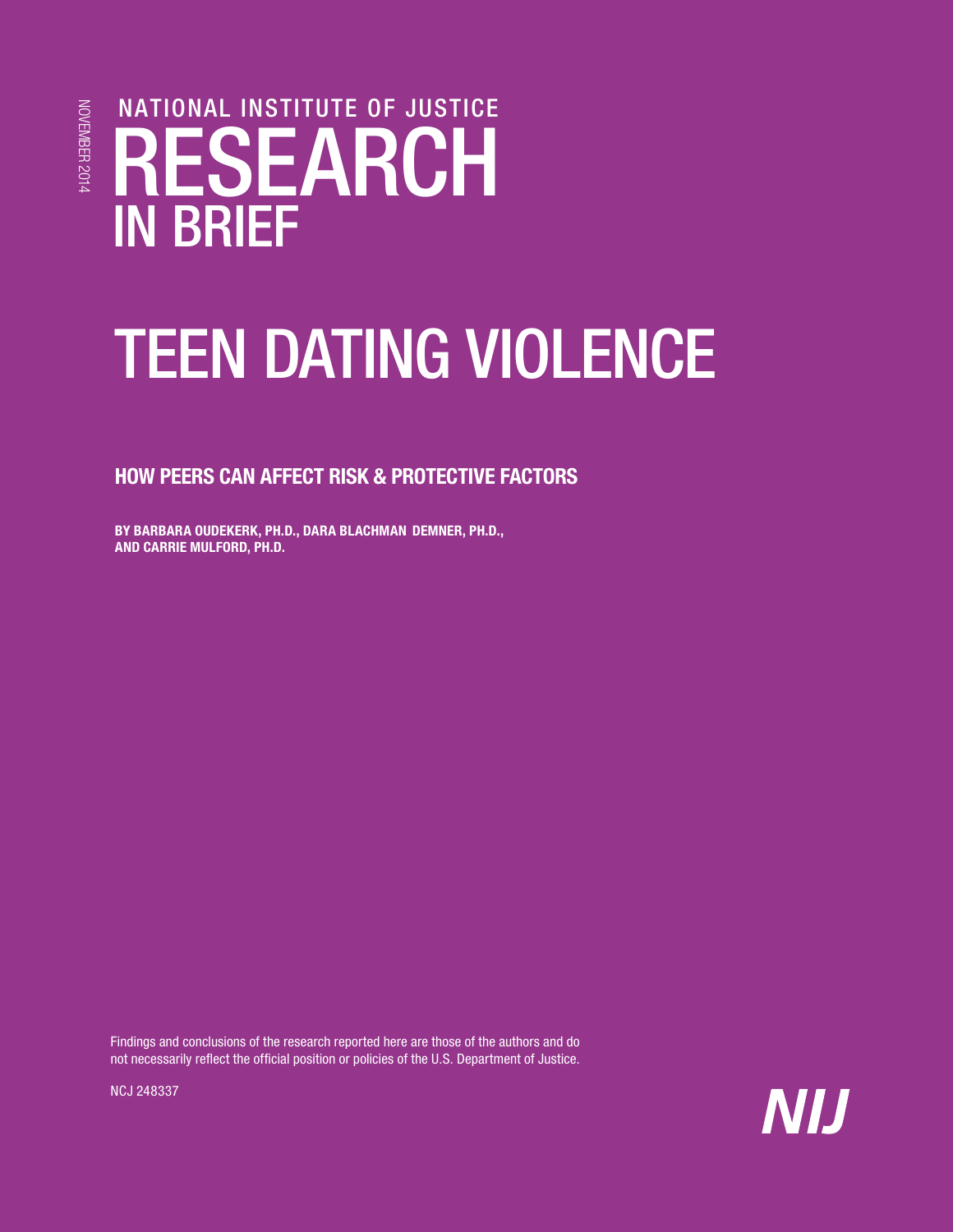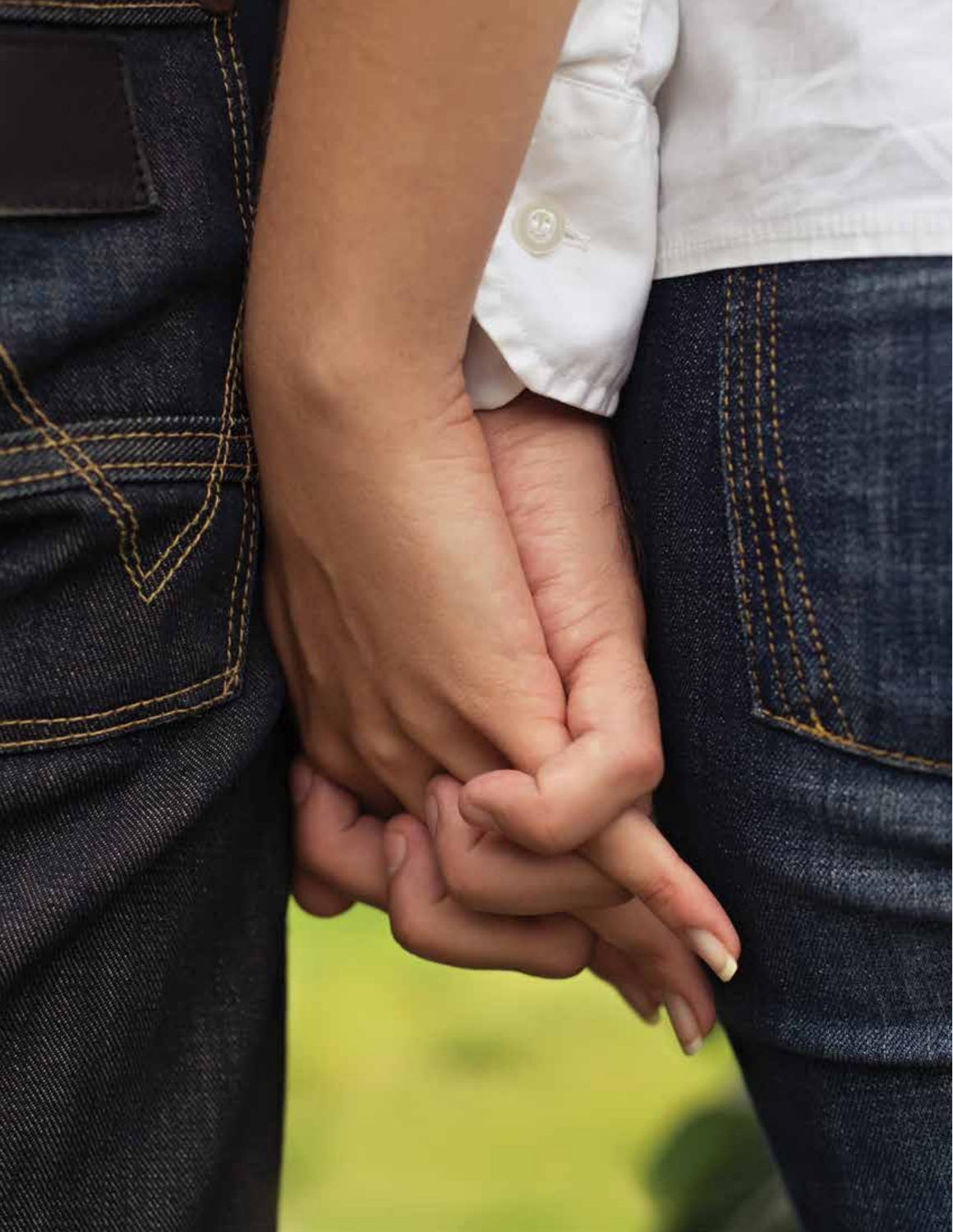## TEEN DATING VIOLENCE: HOW PEERS CAN AFFECT RISK & PROTECTIVE FACTORS

BY BARBARA OUDEKERK, PH.D., DARA BLACHMAN-DEMNER, PH.D., AND CARRIE MULFORD, PH.D.

ompared to childhood, adolescence is a period<br>marked by significant changes in the nature<br>and importance of interpersonal relationships.<br>Relationships with friends become more<br>autonomous and central to personal well-being ompared to childhood, adolescence is a period marked by significant changes in the nature and importance of interpersonal relationships. Relationships with friends become more the first time, many youth become involved in romantic relationships. Although the initiation of romantic relationships is a positive and healthy experience for many youth,<sup>1</sup> it is a source of violence and abuse for others. Approximately 9 percent of high school students report being hit, slapped or physically hurt on purpose by their boyfriend or girlfriend in the past year.<sup>2</sup> Teen dating violence rates appear to be even higher among certain populations, such as youth who have a history of exposure to violence.

Recognizing the large number of youth who experience dating violence, policymakers at the federal and state levels have worked to raise awareness of dating violence, prevent violence from occurring, and offer more protection and services to victims. In response to this increased focus on teen dating violence, research has begun to flourish. Since 2008, the National Institute of Justice (NIJ) has provided close to \$15 million in funding for basic, applied and policy-level research on dating violence. These projects have led to increased knowledge about risk and protective factors and psychosocial health behaviors associated with teen dating violence, and to the development and evaluation of dating violence

prevention programs targeting diverse samples of youth. Research has also examined adolescents' knowledge of and barriers to using protection orders against violent partners.

This Research in Brief looks at the research from the perspective of one key emerging theme: *Peers and the contexts in which peers interact can contribute to their risk for and protection against dating violence.* Although we focus primarily on findings from NIJ-funded research, we also draw upon the broader literature on adolescent development and romantic relationships to show ways that teens shape each other's experiences across the spectrum of entering into and leaving violent romantic relationships.

#### Peer Roles in Teen Dating Violence

Peer roles are best understood within a multisystemic framework (see the figure, page 2). That is, when teens begin dating, each partner enters into the relationship with his or her own set of perceptions, attitudes and behaviors shaped, in part, by the broader social "contexts," or environments, in which they live. Teens interact with peers in many different social contexts, for example, schools, social clubs, sports teams, neighborhood parks or community centers. Each social context can promote attitudes and behaviors that encourage or discourage dating violence. For example, teens' and their peers' perceptions of whether violence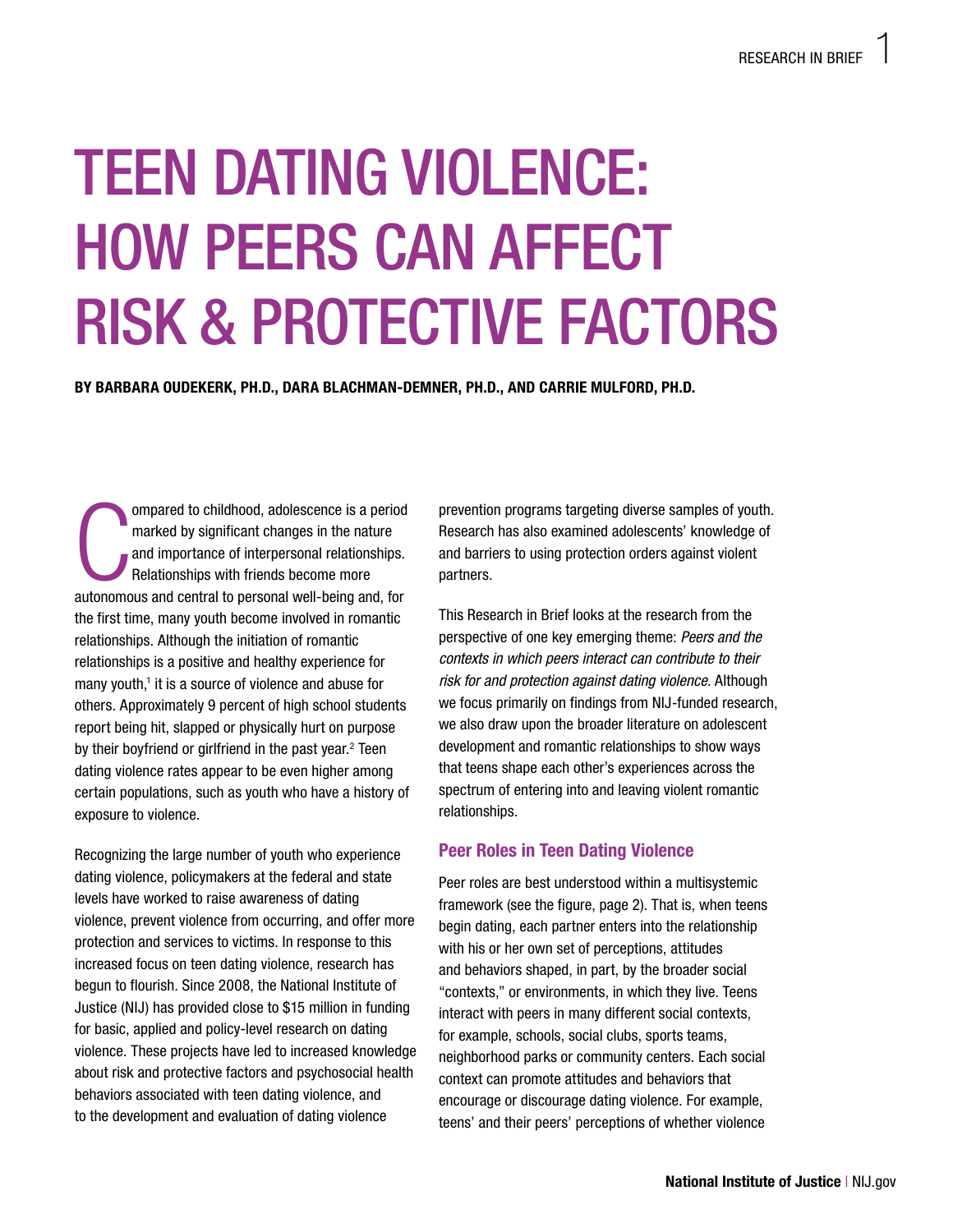

#### Figure 1. Peer Roles in Teen Dating Violence: A Multisystemic Framework

This figure illustrates the theoretical framework guiding our review of research on peers, peer contexts and teen dating violence. It is not intended to depict all potential influences on the quality of the romantic relationships among teens; there are a number of individual- and family-level factors, for example, that are not depicted in this figure.

neighborhood. is acceptable within romantic relationships might depend on the level of violence they witness at school or in their

Thus, when considering how peers might shape dating experiences, it is important to consider not only the context of teens' close peer group but also the larger school and community contexts in which teens and their peers interact.

 rewards for dating; for example, youth who date are often Teens' peers have the potential to considerably shape their dating experiences. Teens spend most of their days in school with peers and, in their free time, spend proportionally more time with peers than with parents or any other adults.<sup>3</sup> The desire to fit in and be liked by peers heightens in adolescence, and teens begin to rely on peers as a primary source of support and quidance.<sup>4, 5</sup> In addition, peer groups often set norms and offer social perceived as more socially accepted or popular than youth who do not date.<sup>6, 7, 8</sup> As such, peers are likely to have a significant impact on teens' decisions about whether to date, whom to date, and when to break up with romantic partners. Furthermore, the experiences that teens witness

or perceive their peers to have within romantic relationships might shape teens' perceptions of what is normal or acceptable in their own romantic relationships.

It is critical to consider the very public nature of teens' romantic relationships. Teen couples often interact in the presence of peers at school or in other social settings where other teens and adults are present, such as a mall, a movie theatre, or at home. Because of this, interactions that occur in public, or that happen in private but are shared with peers, might quickly become public knowledge to the larger peer network. This is particularly true in today's digital world. Even when teens are not physically together, they are often still interacting by cell phone, text messages, social media sites, online video games and other electronic outlets that allow them to disseminate information quickly and widely. As a result, when relationships become violent or unhealthy in other ways, teens are at risk for experiencing embarrassment, being publicly ridiculed, or developing negative reputations among their peers. These concerns are very real to teens; they have to contend with their image among close friends and the larger peer network on a daily basis.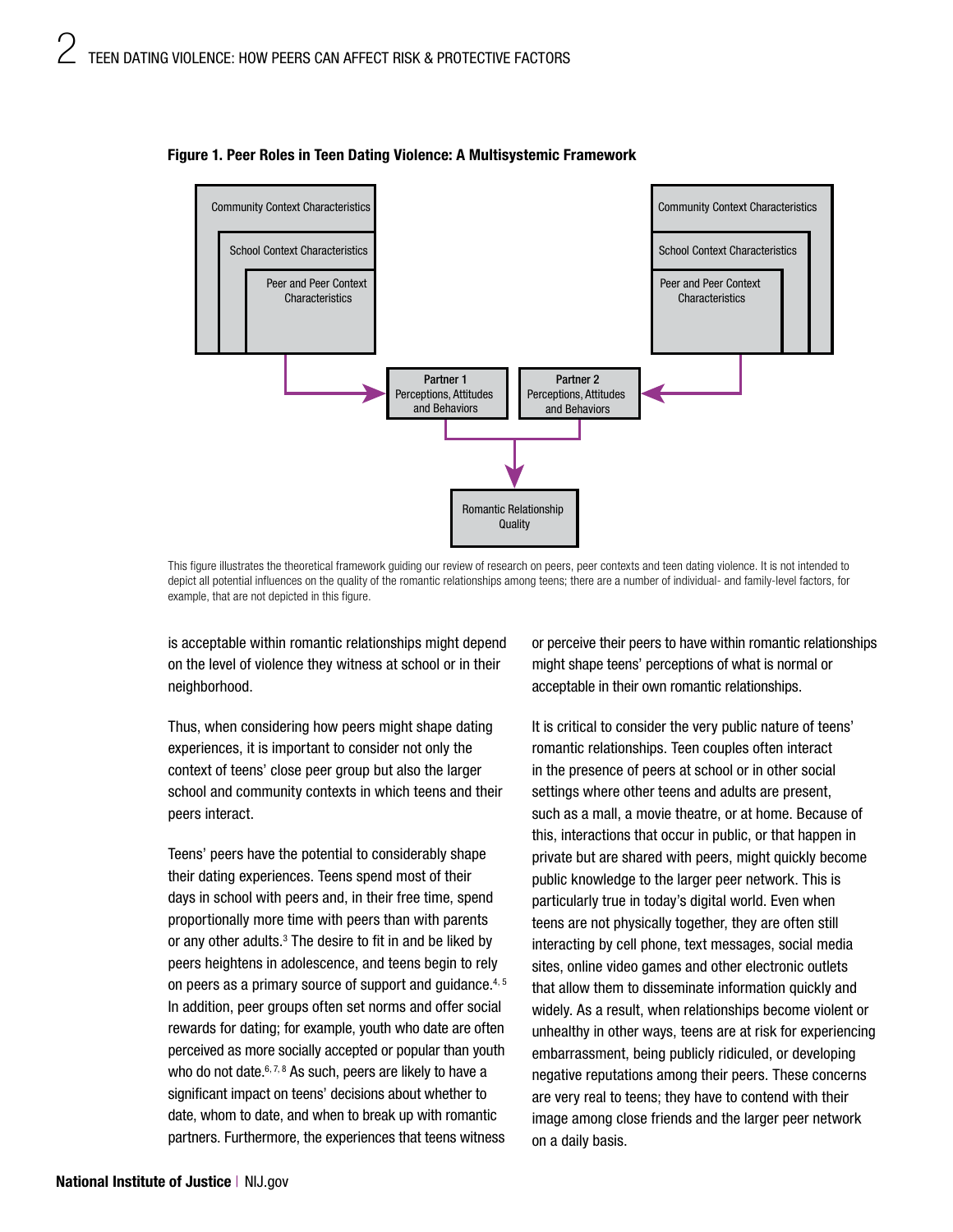Of particular interest to service providers is that the presence of peers might instigate, elevate or reduce the likelihood of teen dating violence, depending on the situation. For example, if a girl hits a boy in front of his friends, the boy might feel pressure to "save face" and hit her in return.<sup>9</sup> On the other hand, if peers are present when a couple is arguing, the peers might help defuse the situation and prevent the argument from escalating to violence — or peers who witness or hear about violence occurring also might seek help from an adult.

Clearly, teens' orientation toward peers and the significant amount of time spent with them affords numerous opportunities for peers to impact teens' behaviors and decisions within romantic relationships. Findings emerging from NIJ-funded research on peer roles in teen dating violence can be viewed in terms of three overarching questions:

- 1. Do risky peer contexts increase the likelihood that teens will experience dating violence?
- 2. What roles do peers play in seeking help after teens experience violence?
- 3. Can group interventions or those focused on social contexts reduce the risk for teen dating violence?

#### Do Risky Peer Contexts Increase the Likelihood That Teens Will Experience Dating Violence?

Research consistently shows the tendency for dating violence to overlap with peer victimization, suggesting that youth who are victims or perpetrators of peer violence tend to be the same youth at risk for experiencing violence within romantic relationships. As such, researchers have begun to identify risky or antisocial characteristics of teens' broader peer social environments that increase the risk for dating violence.

#### Peer violence and dating violence tend to co-occur.

Two studies using community-based samples directly examined the links between dating violence and peer violence, including the associations between bullying

among peers and dating violence.<sup>10, 11</sup> One study of 1,162 teens attending high school in Illinois revealed concurrent links between youth who bully and youth who perpetrate teen dating violence, suggesting an overlap in teens who victimize peers and those who victimize dating partners.10 Specifically, female teens who bullied others were also likely to perpetrate sexual harassment and sexual, verbal and physical dating violence. Similarly, male teens who bullied others were also likely to perpetrate sexual harassment, physical dating violence and verbal dating violence.

A survey of 5,647 teens across three northeastern states focused more specifically on the co-occurrence of cyberbullying and teen dating violence.11 Results revealed significant overlaps in who perpetrated cyberbullying and cyberdating violence — 26 percent of teens who *perpetrated* cyberbullying also perpetrated cyberdating violence, compared with only 7 percent of teens who did not perpetrate cyberbullying. Overlap also existed in victimization experiences. Teens who *experienced*  cyberbullying by peers were more than three times as likely to experience cyberdating violence, compared with those who did not experience cyberbullying (38 percent versus 13 percent, respectively).

Furthermore, a national study of 1,525 Latino teens revealed links between victimization by dating partners and a wide range of other forms of victimization.12 About 71 percent of dating violence victims experienced peer/sibling violence, sexual victimization, stalking, conventional crime or another form of victimization in the prior year. Dating violence and peer/sibling violence were the two most common forms of victimization to co-occur. About 57 percent of teen victims of dating violence were also victims of peer/sibling violence.

The consistency with which peer violence and teen dating violence have been found to co-occur illustrates that teens who struggle with establishing healthy peer relationships also have difficulties in romantic relationships. Although we know little about the details of how this occurs, these findings are in line with theories that suggest that outcomes in one relationship tend to be shaped by experiences, beliefs and attitudes learned in other relationships.<sup>13, 14</sup>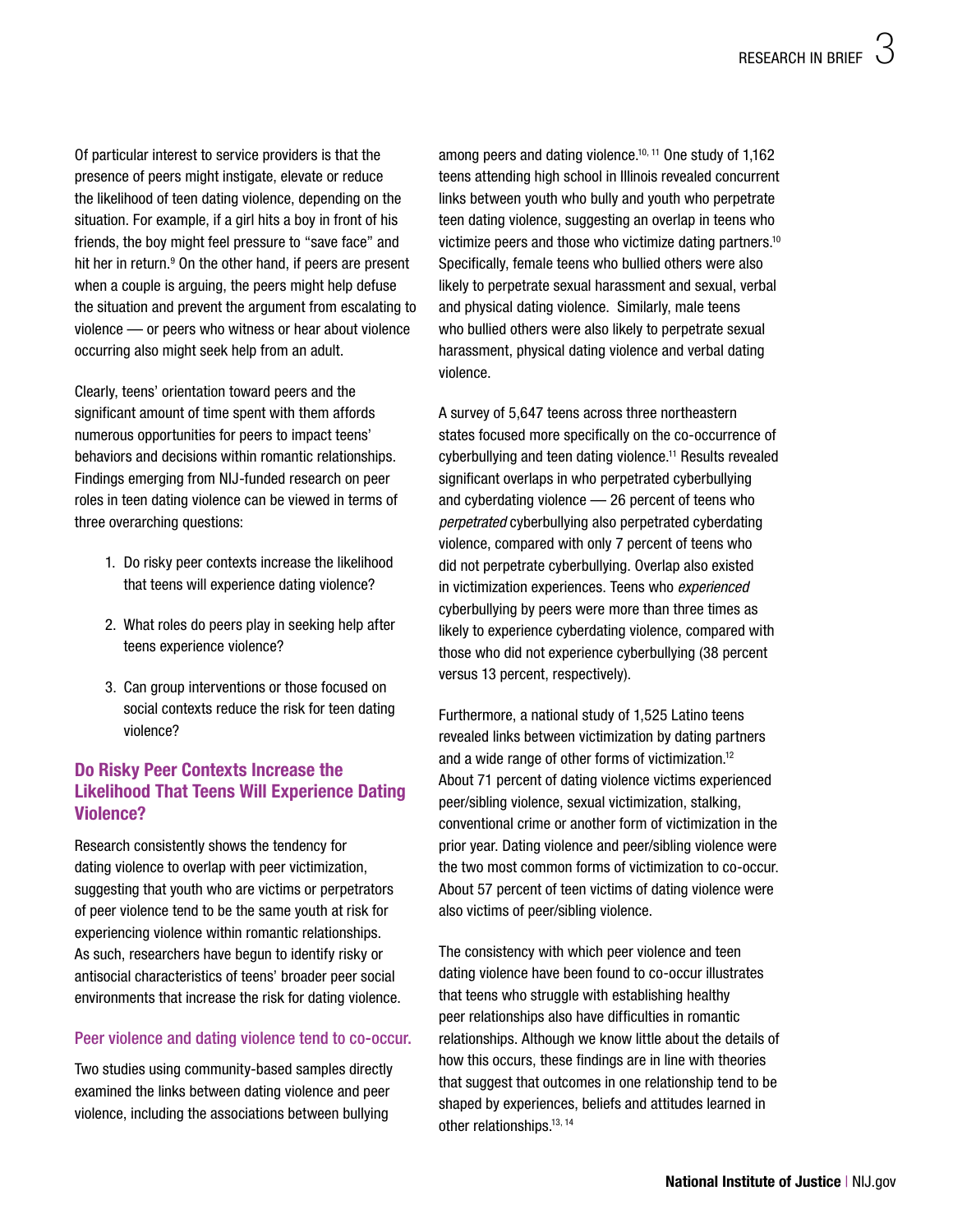#### Youth in risky, antisocial environments are at significant risk for teen dating violence.

Practitioners often must provide services to teens who have multiple risk factors for dating violence and thus would benefit by knowing which risk factors are *most important* to address in situations where time and resources might be limited. One study simultaneously examined multiple risk factors, including social context, within a sample of low-income teens who were receiving community-based services allocated to at-risk populations. Among the 223 youth in that study, there were 11 known risk factors for dating violence, divided into four categories: risky social environment, risky sexual history, risky family background and poor ability to self-regulate. Risky social environment represented a combination of teens' ratings of peer delinquency, exposure to peer dating abuse, negative neighborhood quality and attitudes toward relationship abuse.15

When the four categories of risk factors were examined simultaneously, risky social environment was the strongest correlate of physical and emotional dating violence victimization and perpetration within a romantic relationship. Teens from risky family backgrounds were also more likely to experience and perpetrate emotional and physical dating violence. However, this finding was partly explained by the fact that the more high-risk the teens' family backgrounds were, the more likely they were to become involved in risky social contexts, such as having delinquent peers or witnessing dating violence among their peers.15

Studies consistently show that teens who engage in delinquent behaviors are at risk for experiencing and perpetrating dating violence.10, 11, 12, 15 Indeed, teens' own participation in delinquent behaviors is a likely indicator that they are embedded within a risky social environment. The vast majority of adolescent delinquency is committed in groups of peers, and teens' and their peers' levels of delinquency tend to be similarly aligned.16, 17, 18 Moreover, teens who engage in delinquency are also likely to choose delinquent romantic partners, creating risky romantic relationship contexts that are, in turn, associated with higher levels of dating violence and other health-risk behaviors.15, 19, 20

Findings from NIJ-funded studies contribute to a growing body of literature suggesting that a diverse set of peer attributes are linked to whether teens experience or perpetrate dating violence, including close peers' and the broader peer group's behaviors, attitudes and guidance; teens' social standing among the broader peer group; and the quality of relationships with close peers.21, 22, 23 Moreover, peer risk factors tend to be more strongly associated with dating violence perpetration and victimization in adolescence than with family risk factors.15, 24, 25

#### What Roles Do Peers Play in Help-Seeking After Teens Experience Violence?

Teen dating violence has been associated with negative psychosocial health outcomes, including delinquency, hostility and depression.<sup>11, 12</sup> Once teens experience violence in one relationship, they are at significant risk for experiencing violence in another relationship.<sup>15</sup> Thus, it is important that teens who experience dating violence seek help soon after, so they can receive services to protect against the potential psychosocial impacts of violence and reduce the likelihood of future violence.

Peers also can have a significant impact on how teens respond to dating violence. Studies have identified two ways in which peers play a role in the aftermath of dating violence: (1) Peers often serve as first responders to dating violence, and (2) peers can hinder or encourage legal help-seeking in the form of a protection order.

#### Peers as first responders to dating violence.

It is difficult to determine how many teens seek help after violence occurs because researchers often ask different questions about help-seeking and dating abuse. For example, some researchers examine the percentage of teens who sought help after experiencing certain forms of serious physical or sexual abuse, whereas others examine help-seeking among teens who experienced any form of dating violence. Regardless, one clear message has emerged: *Many teens do not seek help from anyone after violence has occurred, and those who do seek help most frequently turn to a friend.*11, 12, 26, 27, 28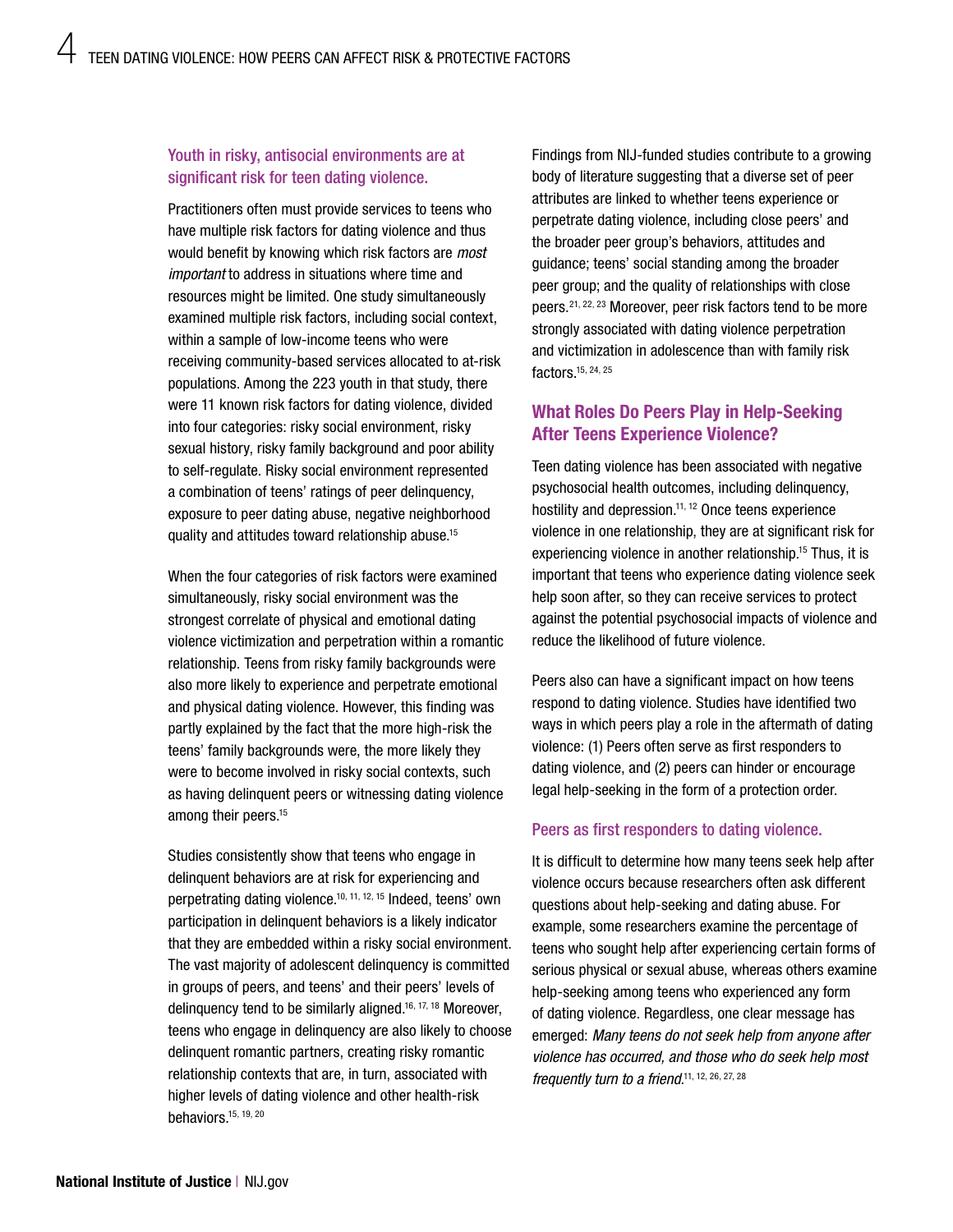In a study of 2,173 teens who reported being the victim of cyber, physical, psychological or sexual dating abuse, only 8.6 percent reported seeking help from at least one person; more females (11 percent) sought help than males  $(5.7$  percent).<sup>11</sup> Very few teens — only 4.1 percent of females and 2 percent of males — sought help after they experienced dating abuse for the first time. Among the teens who did seek help, more than three-quarters (77.2 percent) turned to a friend for help and 48.5 percent turned to parents. Less than 10 percent sought help from other service providers, such as a teacher or police officer. For those who did seek help, both males (69.2 percent) and females (82 percent) were most likely to seek help from friends.

Somewhat higher rates were reported in another study that asked only about help-seeking after experiencing physical, sexual or stalking dating violence in the past year.12 Of the roughly 90 Latino teens who had experienced such violence, about 63 percent sought help afterward (60 percent of males and 69 percent of females). Compared with psychological or cyber forms of abuse, it is possible that teens are more likely to recognize physical, sexual and stalking dating violence as abuse and thus seek help. Nonetheless, few teens (15.6 percent) sought help from formal sources such as school, social services or legal professionals. Instead, male and female teens were most likely to turn to friends for help (43.6 percent and 41.4 percent, respectively).12

These findings add to the growing evidence that peers tend to be the most frequent first responders to teen dating violence among male and female teens, teens of varying racial and ethnic backgrounds, and teens who experience different forms of dating violence.<sup>26, 27</sup>

#### Peers play a role in teens' help-seeking.

A recent exploratory study examined teens' use of protection orders, also called civil orders of protection or restraining orders.<sup>29</sup> In July 2008, New York state law was modified to give teens access to protection orders without parental consent and without having a child in common with their partner. The study examined all petitions filed by dating violence victims age 18 and younger throughout 2009 and 2010 — a 2-year period shortly after the law took effect. The study found that

the orders were not being used widely; victims filed only 1,200 petitions during the 2-year period. To better understand potential barriers to obtaining protection orders, the researchers conducted focus groups and interviewed teens who were potentially at risk for dating violence or had begun the process of filing for a protection order.

These conversations revealed that many youth were hesitant to obtain protection orders because they were afraid of escalating violence, were reluctant to end the relationship, or felt overwhelmed with other responsibilities. Another common barrier to seeking a protection order was how family and friends would feel about it. For example, teens were concerned about being viewed as a "snitch" or as responsible for the violence. Some teens felt ashamed to admit their victimization to others, as shown in the following examples:<sup>29</sup>

*"I feel like you'd get talked about at school. 'Cause, like, I feel like we live in a small town, so everyone would know and figure out, and they'd talk about you."* 

*"Your friends whatever, like, might look at you a different way … they see it as you went to the police and you couldn't handle it — that's really not for guys."* 

Teens also were concerned that protection orders place victims at risk for retaliation by the abusive partners' peer network and might lead to social isolation resulting from losing mutual friends after the breakup. For example, one teen's decision to end the relationship and seek a protective order led to the dissolution of nearly her entire peer network: "It's like I don't have anybody."29 Another teen stated,*"[His] friends target you. When I was with him he got some other girls, and they were all, like, gang members … and now there's, like, a whole group of girls after me and, like, I don't feel safe at all."* <sup>29</sup>

On the other hand, teens' social networks can also be a source of motivation to seek legal protection. Teens reported that moral support from their friends and family is what helped them make it through the process of obtaining a protection order. Teens who had obtained a protection order recommended making peer support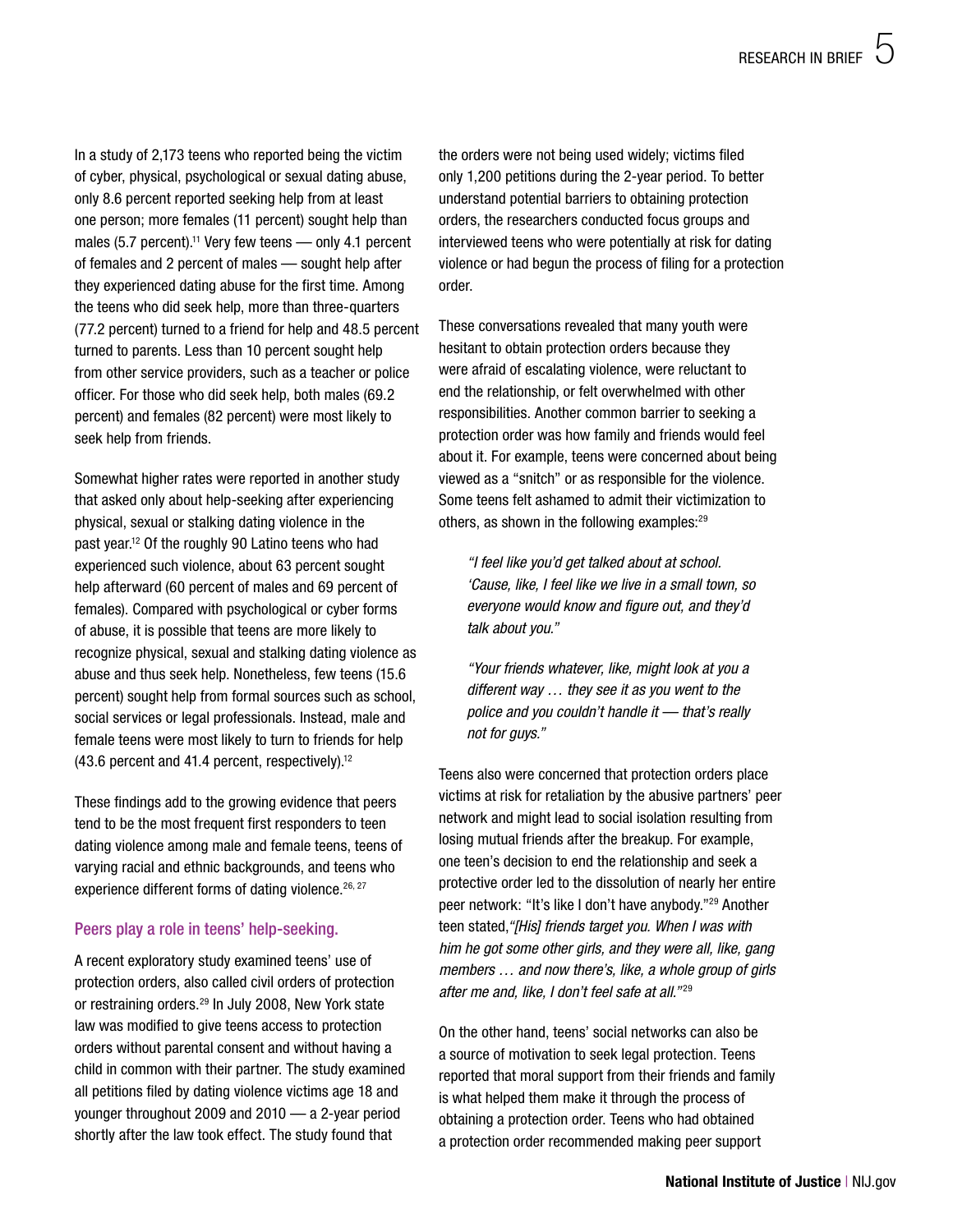networks available for those who are considering taking legal action against an abusive partner.<sup>29</sup>

Although research on protection orders in abusive teen relationships is nascent, preliminary work illustrates that teens' decisions to bring legal action against an abusive partner are shaped by more than the abusiveness of the relationship and guidance from caring adults. Teens also weigh the potential benefits of the protection order against the potential negative consequences such legal action might have on their image and social well-being among peers.

#### Can Group Interventions or Those Focused on Social Contexts Reduce the Risk For Teen Dating Violence?

Researchers, practitioners and policymakers are invested in identifying and implementing interventions that decrease the likelihood of dating violence among teen partners. Growing evidence supports the finding that teens tend to weigh the perceptions of peers when making decisions about romantic relationships. Such knowledge raises the question of whether interventions conducted on a group level — that is, among groups of peers within a school or other social setting — would be effective at reducing the risk for teen dating violence. Practically speaking, interventions in schools and other community-based peer settings are worthwhile because they offer opportunities to reach large numbers of teens in the environments where they spend a significant amount of their time.

 are two examples of comprehensive, multicomponent teen Most of the effective teen dating violence interventions identified to date have been school-based programs.<sup>30</sup> The majority of these programs take a universal preventive approach — where all students in a school receive the intervention — and have been developed for implementation among high school students.<sup>31</sup> Yet, many youth have already started dating and have experienced dating violence before high school.<sup>32</sup> As such, the new generation of teen dating violence prevention programs is beginning to focus on middle school youth, which will increase the likelihood of reaching teens before they begin dating or when they first start to date.33 *Start Strong: Building Healthy Teen Relationships* and *Dating Matters*<sup>™</sup>

dating violence prevention initiatives implemented with middle school-aged youth and their families across the United States.32, 34

Between 2005 and 2011, NIJ funded the development and evaluation of Shifting Boundaries, one of the first teen dating violence intervention programs designed for middle school students.35 Shifting Boundaries was developed and tested in an early study in Cleveland, Ohio,36 and then modified and re-evaluated in 117 sixthand seventh-grade classes (30 public middle schools) in New York City.37 Schools and classrooms were randomly assigned to (1) a classroom intervention with both a personal interaction and a law and justice curriculum, including discussions on relational boundaries, laws and legal penalties; or (2) a school building intervention that consisted of building-based restraining orders, a display of posters about the reporting of dating violence and harassment, and monitoring of violence "hot spots"; (3) a combined classroom and building intervention; or (4) a control group. Compared with teens in the control group, teens who received the school building intervention seemed to benefit in many ways, regardless of whether they had the classroom intervention. Specifically, 6 months after the intervention, teens who received the school building intervention showed significant reductions in sexual and other victimization by dating partners compared with teens in the control group. 35, 37 At that time, teens were presented with example cases of dating violence and asked if they would intervene. Teens who received only the school building intervention were significantly more likely than teens in the control group to report that they would intervene if they witnessed dating violence.

Community-based interventions can also reduce dating violence risk among high-risk youth. Youth who have been exposed to known risk factors might need specialized intervention that aligns with their pattern of risk. Moreover, high-risk youth might be less likely to participate fully in school-based interventions, compared with lower-risk teens. For example, they might miss more days of school or be less engaged in learning opportunities. One study developed and evaluated two community-based group interventions to prevent dating violence victimization of teen girls involved in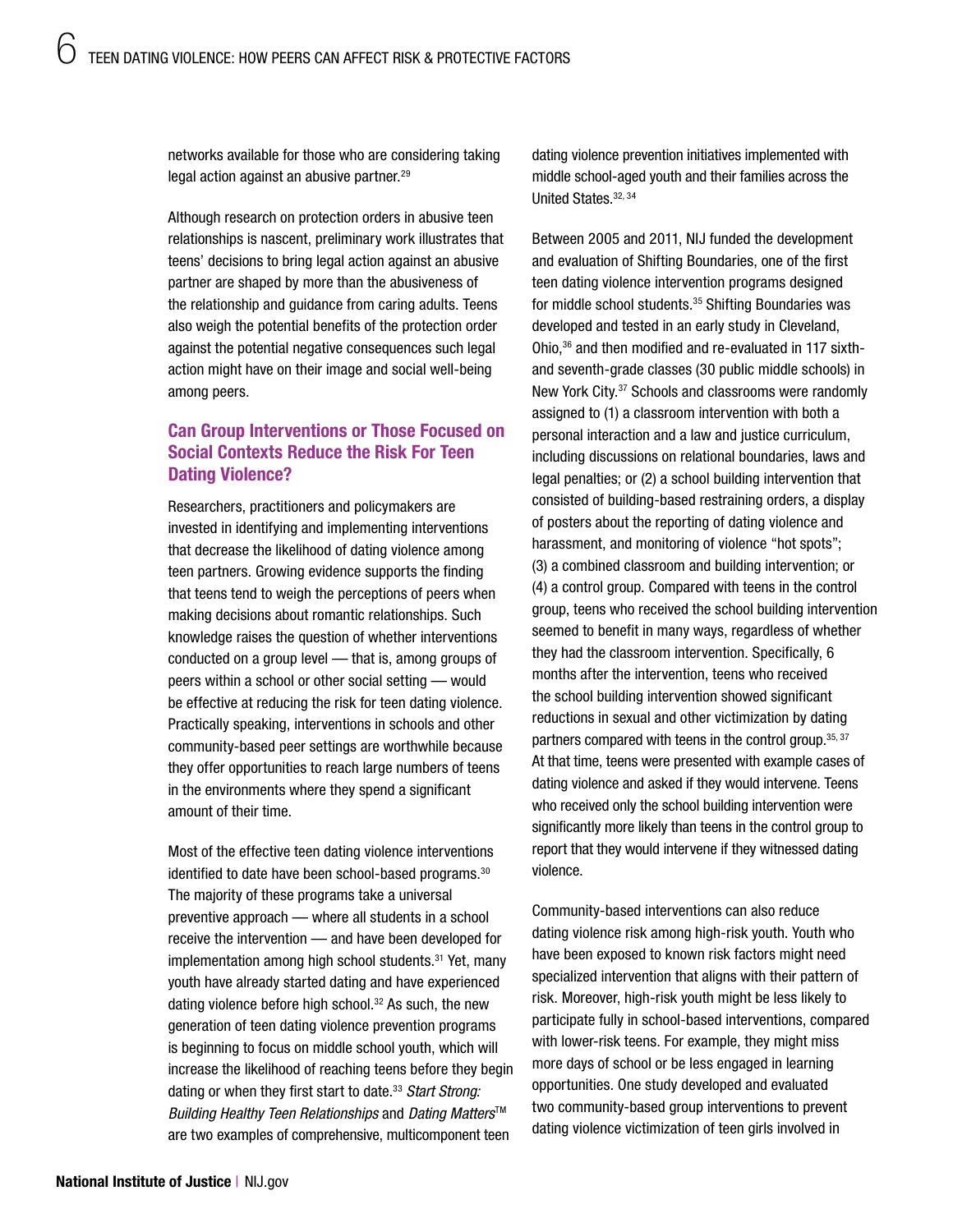the child welfare system.<sup>38</sup> Specifically, it compared the incidence of dating violence among female teens who did not receive an intervention with female teens who completed either (1) a social learning/feminist group intervention focused on gendered attitudes, beliefs about relationships, and relational skills, or (2) a risk detection/ executive-functioning group intervention focused on noticing contextual danger cues, regulating emotions and knowing how to respond in difficult situations. Teens who received one of the group treatment interventions were two to five times less likely to report being sexually or physically victimized by romantic partners over the course of the study, compared with teens who did not participate in one of the group interventions.

Additional research is needed to determine exactly why the Shifting Boundaries building-wide intervention and the community-based social learning/feminist and risk detection/executive-functioning group interventions reduced the likelihood of dating violence among teens. The interventions are similar in that they use structured peer contexts — school-based and group interventions — to deliver programming. In addition, they focus on improving teens' knowledge, attitudes and norms regarding dating violence, and they aim to teach teens how to recognize and respond to violence that occurs between youth. The findings regarding Shifting Boundaries are consistent with other research that shows positive school environments — including positive norms, values and expectations — are associated with lower levels of student aggression and bullying behaviors.<sup>39</sup>

#### Implications and Key Future Research **Questions**

Findings across numerous studies document many links between teens' experiences with peers and the likelihood that they will be victims of dating violence, seek help if violence occurs, and access services and legal protections. Given the importance of peers during adolescence, it is critical to identify important areas for future research. Practitioners and policymakers need the best possible evidence regarding peers and peer contexts to identify teens who are at risk for dating violence. Only through strategically smart research and evaluation can we learn how to prevent and intervene in violent teen romantic relationships and how to promote positive

outcomes in romantic relationships. Here are some key future research questions:

#### Can we focus on risky peer networks to identify teens at risk for dating violence?

Teens who experience or perpetrate dating violence tend to also be in broader peer networks that involve multiple other forms of risky health behaviors, such as bullying, delinquency and substance use.<sup>11, 12, 15</sup> Thus, one way to identify youth who are at risk for dating violence is to screen for dating violence risk factors among broader peer networks that involve teens known to be involved in other forms of risky behavior. For example, screening among teens enrolled in treatment programs through the juvenile justice system might reveal large numbers of teens who have experienced dating violence. Similarly, if a high school is known to have a high rate of bullying victimization, the students might also be at high risk for dating violence.

Given the overlap of different forms of violence perpetration and victimization, screenings among high-risk peer networks could focus on risk behaviors overall rather than risk for one specific behavior. If we can identify the peer networks most at risk by virtue of the promotion of norms, attitudes and behaviors that are associated with violence, then we can target the most intensive prevention and intervention efforts at the highest risk groups of teens and potentially offer group-level wraparound services to reduce a broad range of risky behaviors. Of course, this is dependent on the existence of effective, accessible and well-implemented prevention and intervention programming for high-risk groups. It also is important to consider how best to define the boundaries of peer networks in targeting screening efforts. For example, peer networks located in specific settings such as treatment programs or detention facilities may be easier to define than those located in broader contexts such as schools, where there are multiple peer networks.

#### What is the best way to use peers and peer contexts as an avenue for preventing dating violence?

Given the importance of peer relationships in adolescence and the mounting evidence that peers can shape the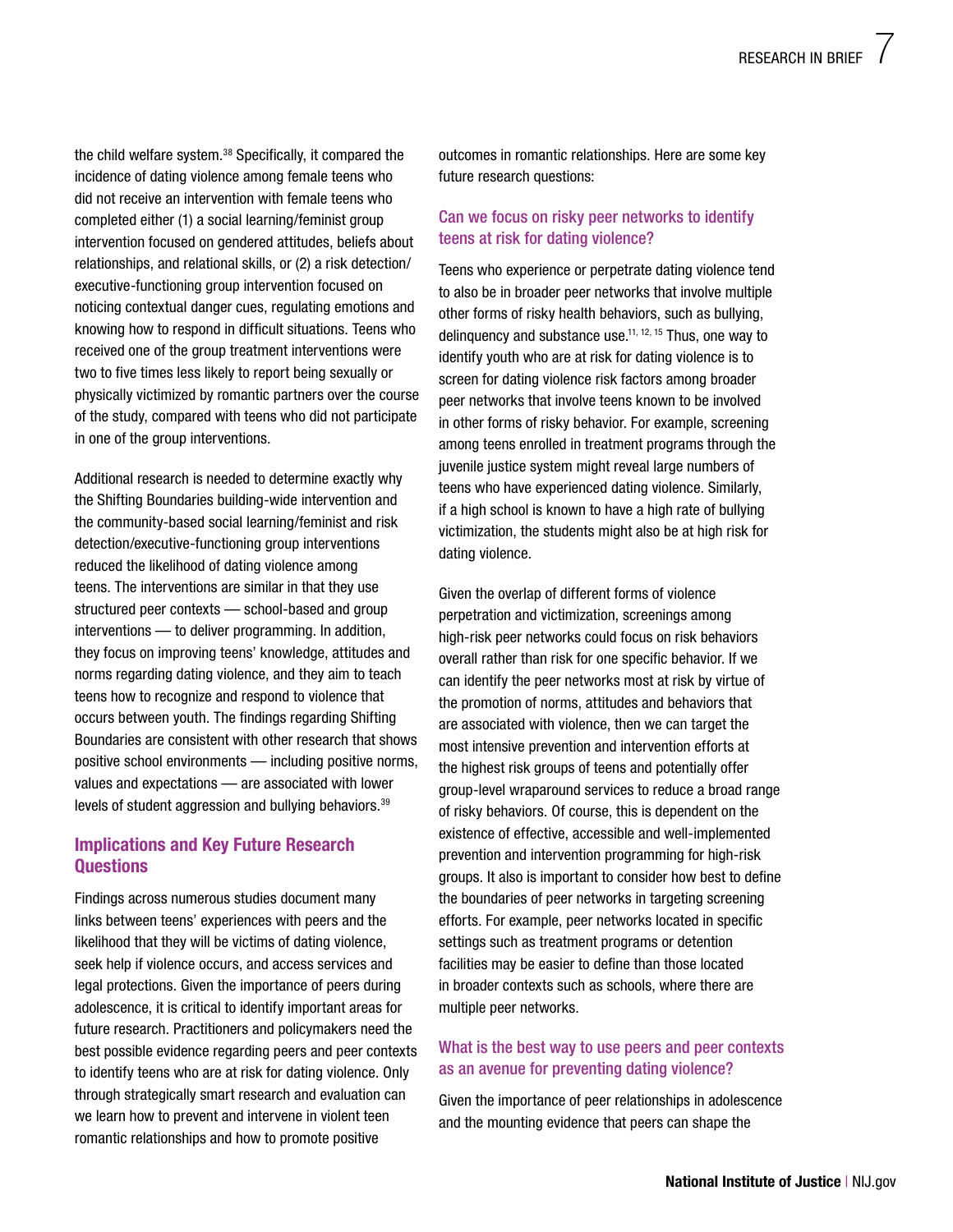quality of each other's dating experiences, peers and peer contexts seem to be an appropriate target for prevention and intervention programming. In fact, a number of dating violence interventions have been widely implemented across the United States to encourage teens — who are often bystanders or the first to learn when dating violence occurs — to intervene. Other interventions are aimed at modifying peer norms about violence, particularly genderbased norms. Based on early examinations of peer- and norm-based interventions, four major questions have emerged that merit future attention by researchers and practitioners:

- 1. When will teens intervene in a violent relationship?
- 2. Why should gender be considered when designing and evaluating intervention programs?
- 3. What role do the norms, behaviors and reputations of the teens in the group play in understanding the effectiveness of the intervention?
- 4. How should technology be used to help prevent dating violence and other types of interpersonal violence?

#### When will teens intervene in a violent relationship?

Despite the fact that significant research resources have been dedicated to understanding peer bystander interventions, very little is known about the conditions under which adolescent peers will actually intervene in violent relationships. One study revealed that most high school teens offered nurturing responses when their friends confided in them about being victims of dating violence.40 However, the more severe the dating violence, the more likely teens were to "respond" with avoidance, possibly illustrating an unwillingness or uncertainty about how to offer help in serious cases of violence.<sup>41</sup>

There are many reasons why teens might be hesitant to intervene in their friends' relationships. For example, they might not know how to intervene, they might not recognize when intervention is warranted, they might not want to betray the confidentiality of the friend who

abuser or from the friend of the abuser. confided in them, or they might fear retaliation from the

Often, researchers study teens' *intentions* to intervene if they witness violence; for instance, they may give teens an example of a dating violence situation and ask whether they would intervene. Research shows that programs can increase teens' intentions to intervene if they are bystanders to dating violence or bullying.35, 41 However, intentions do not always predict behavior, and more research is needed to determine what types of bystander programs increase teens' likelihood of actually intervening. A recent evaluation of the Coaching Boys into Men dating violence prevention program suggests that when high school athletic coaches encouraged bystander intervention in cross-gender violence, male athletes reported higher levels of intervening in abusive or harassing behaviors — such as making rude comments about a girl's body or physically hurting a girl  $-$  by their peers.<sup>42</sup> Similarly, evidence suggests that bystander programs can encourage teens to intervene in situations of sexual assault or harassment on college campuses.<sup>43, 44</sup>

Nonetheless, it is important to consider how perceptions of romantic relationships as private and "the couple's business" might prevent teens from seeking help or intervening in violence that occurs within romantic (as opposed to casual) relationships, particularly if teens learn about but do not witness the violence.45 Moreover, there are many different ways teens could intervene in violent relationships; they could, for example, directly confront the abuser, tell a trusted adult, encourage their friend to tell a trusted adult, or provide a direct referral to services. More research is needed to determine the safest and most effective ways youth can intervene, the ways they feel most comfortable intervening, and the best way for service providers to offer teens different methods for intervening.

#### How should gender be considered when designing and evaluating intervention programs?

We know, based on preliminary work on peer- and normbased interventions, that gender should be considered when designing and evaluating intervention programs. Some interventions — such as Men Can Stop Rape and Coaching Boys into Men<sup>42, 47</sup> — are gender-specific,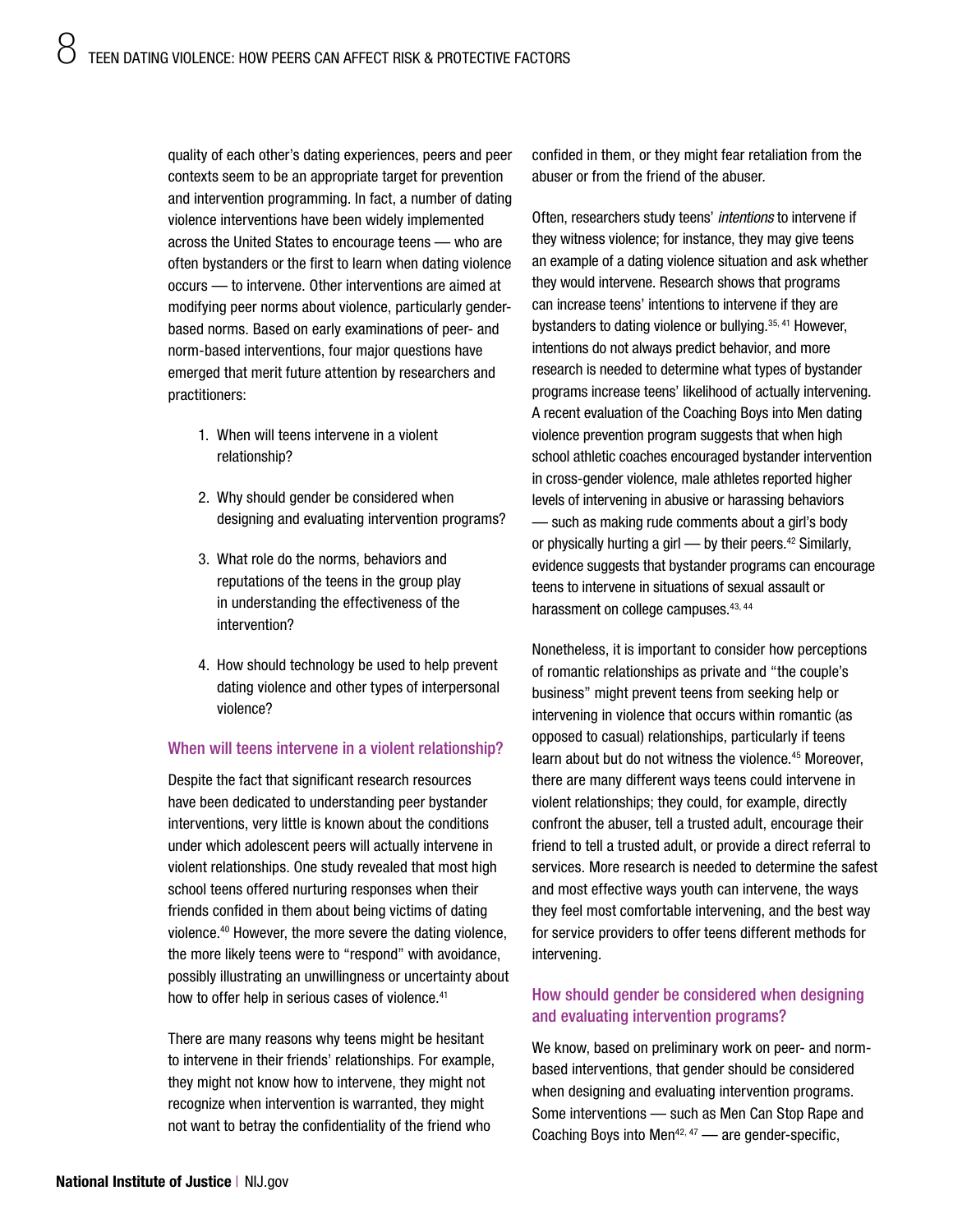designed for male teens, and others are designed to help female teens recognize danger signs.<sup>38</sup> However, a limitation of many of these programs is that they tend to focus on preventing *male* teens' abusive behaviors and victimization among *female* teens. It is well-documented that both male and female teens perpetrate dating violence. Moreover, although some evidence suggests that female teens might experience more severe types of abuse compared with male teens, dating violence has been associated with negative social and health outcomes for both male and female teens.<sup>24, 47</sup> Thus, the development and evaluation of peer- and norm-based programs that target female-perpetrated dating violence is warranted. For example, these programs might target peer norms about the acceptability of female violence toward males — that, for example, "it's okay for girls to hit boys" or "if a boy gets slapped, he deserved it."48

Some programs have shown more positive effects with teens of a particular gender. For example, "Fourth R: Skills for Youth Relationships" includes individual- and school-level components designed to prevent dating violence and promote healthy relationships. Among ninth-graders, the program showed significant effects on reducing perpetration of physical dating violence among males but not among females.<sup>49</sup> Research on other programs that aim to modify attitudes about dating violence has revealed mixed findings, with some producing stronger effects among female teens and others producing stronger effects among male teens.50 On the one hand, differences in the efficacy of programs for male versus female teens might imply a need for more gender-specific programming — for example, programs that target norms and perspectives known to promote dating violence for each gender. Alternatively, the focus on gender-based norms, sexuality and masculinity in many existing intervention programs might be preventing the development of programming that is equally effective at reducing male- and female-perpetrated violence. Gender-neutral programming focused on components of healthy relationships (for both boys and girls) might produce positive effects for both genders. It is also possible that programs need both gender-neutral and gender-specific components. Future research examining the role of gender in teens' responsiveness to intervention is warranted.

#### What role do the norms, behaviors and reputations of teens in the group play in understanding the effectiveness of the intervention?

In designing peer-based interventions, it is important to consider how the norms, behaviors and reputations of the teens that compose the group might impact the effectiveness of the intervention. Some evidence suggests that teens' *perceptions* of the attitudes and behaviors of others in their peer group are more strongly related to teens' aggressive behaviors than peers' *true* attitudes and behaviors.51 In addition, when teens are aggregated into groups, deviancy training occurs such that, over time, the more deviant teens in the group appear to influence those who are less deviant, particularly at-risk teens. As a result, some peer-based interventions have resulted in increases in violent and delinquent behaviors.52 Little is known about the contexts in which deviancy training might occur within peer-based teen dating violence prevention and intervention programs. Such research is especially relevant because growing evidence suggests that teens who are involved in delinquent behaviors are at high risk for experiencing and perpetrating dating violence.11, 12, 15 Future research is needed to identify whether interventions can effectively target the highest risk peer groups, without enhancing the risk for dating violence, through the aggregation of peers who might perpetuate unhealthy dating attitudes and behaviors.

#### How should technology be used to help prevent dating violence and other types of interpersonal violence?

There is significant potential for using technology and electronic peer networks to prevent dating violence and promote positive interpersonal relationships. We already know a great deal about the ways that teens use technology to bully one another and perpetrate dating violence.11 However, we know little about how we can use technology to prevent dating violence or other types of interpersonal violence. For example, the messages teens post to online social networking sites that reach wide audiences (such as Facebook and Twitter) can convey their perceptions of what is normal or acceptable in romantic relationships. As such, efforts to shape the quality of messages that youth post or share among their friends could reach a significant number of youth.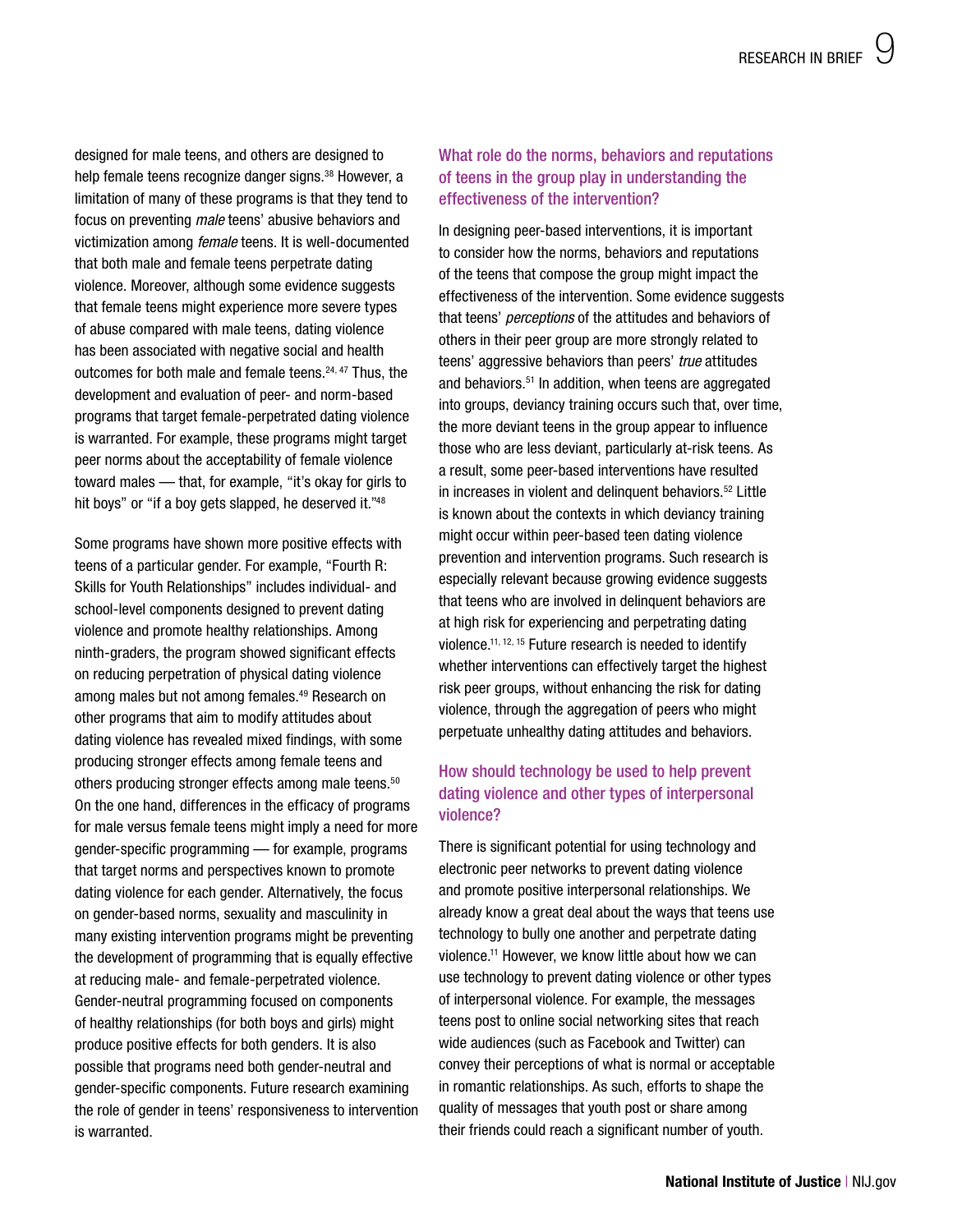Similarly, peers could be trained to recognize and respond appropriately when adolescents post help-seeking or threatening types of messages.

#### How can we promote positive peer relationships as a precursor to positive romantic relationships?

It is important to keep in mind that preventing violent relationships is simply one component of the broader goal of promoting healthy, prosocial relationships. Although romantic relationships are marked by some unique characteristics — such as intense emotions, gender norms, and sexual behaviors — teens already have a great deal of experience in close interpersonal relationships before they begin dating. There is growing consensus among researchers that early interpersonal relationships with family and friends set the stage for the quality of later relationships with romantic partners.14

In fact, among teens who have experienced poor relationships with parents, positive relationships with peers have been shown to buffer teens against a range of risky behaviors, including risky sexual behaviors and poor romantic relationship qualities.53, 54 Programs that help develop healthy peer relationships should begin early in adolescence, when youth are first learning to establish more autonomous and meaningful peer relationships. Youth can learn and practice with peers many of the positive qualities that are important in healthy romantic relationships, including respect, equality, supportiveness, warmth and autonomy. For example, initiatives such as *Start Strong* and *Dating Matters*™ are broadly focused on building healthy relationships starting early in adolescence, and they aim to reduce risk and promote positive relationships in the long term. Continued research is needed to determine the longitudinal effects

of these initiatives on the quality of peer and romantic relationships, particularly as teens make the transition from adolescence into adulthood.

#### **Conclusion**

Romantic relationships can seem very personal in nature because they involve the behaviors, thoughts and actions of two people who commit to one another romantically. Events that occur within relationships tend to be perceived as "the couple's business."45 Yet, there is growing evidence that romantic relationship experiences are shaped both by experiences as a couple and by the unique experiences each partner brings to the relationship. Teens place significant value on their relationships with peers while also beginning to translate the skills they have learned in close peer relationships into new relationships with romantic partners. As such, programs and policies aimed at preventing teen dating violence or promoting healthy teen relationships more broadly are likely to be most effective if they take into consideration the potential ways in which peers and peer contexts shape teens' experiences within close relationships.

#### For More Information

The findings discussed in this report are available online in the National Institute of Justice Office of Research and Evaluation's *Crime, Violence & Victimization Research Division's Compendium of Research on Violence Against Women 1993–2013,* at [https://www.ncjrs.gov/pdffiles1/](https://www.ncjrs.gov/pdffiles1/nij/223572/223572.pdf)  [nij/223572/223572.pdf](https://www.ncjrs.gov/pdffiles1/nij/223572/223572.pdf).

Visit [NIJ.gov](http://www.nij.gov), keywords "Teen Dating Violence."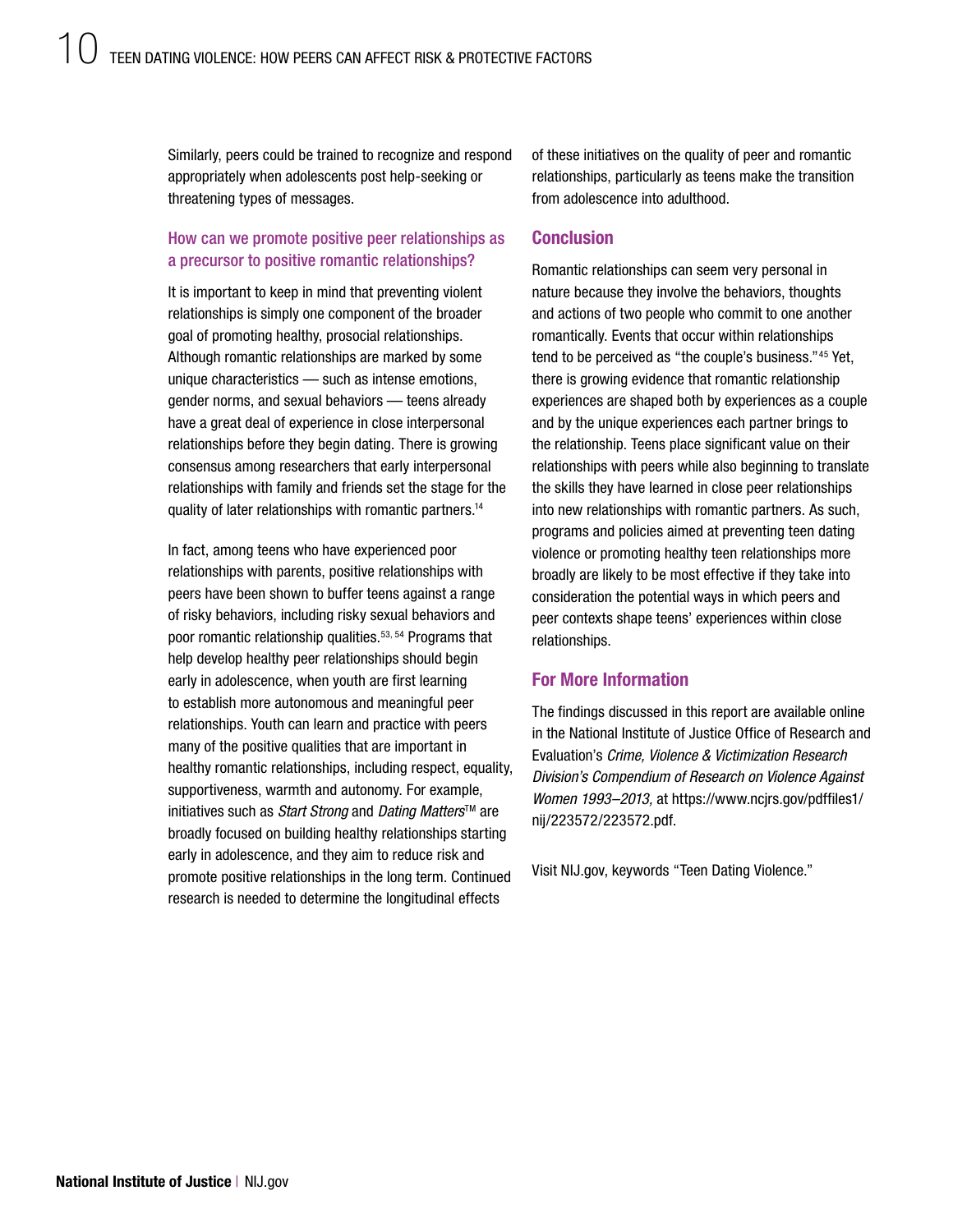#### About The Authors

Barbara Oudekerk co-authored this Research in Brief when she was an American Psychological Association Executive Branch Science Fellow at the National Institute of Justice. She is now a Social Science Statistician at the Bureau of Justice Statistics, working in the Victimization Unit. Dr. Oudekerk received her Ph.D. in Community Psychology from the University of Virginia.

Dara R. Blachman-Demner is a Social Science Analyst at the National Institute at Justice, where she manages a portfolio on teen dating violence and children exposed to violence. Dr. Blachman-Demner received her Ph.D. in Clinical/ Community Psychology from the University of California, Berkeley.

Carrie Mulford is a Social Science Analyst at the National Institute of Justice, where she manages a portfolio on teen dating violence, juvenile justice, and elder mistreatment. Dr. Mulford received her Ph.D. in Community and Developmental Psychology from the University of Virginia.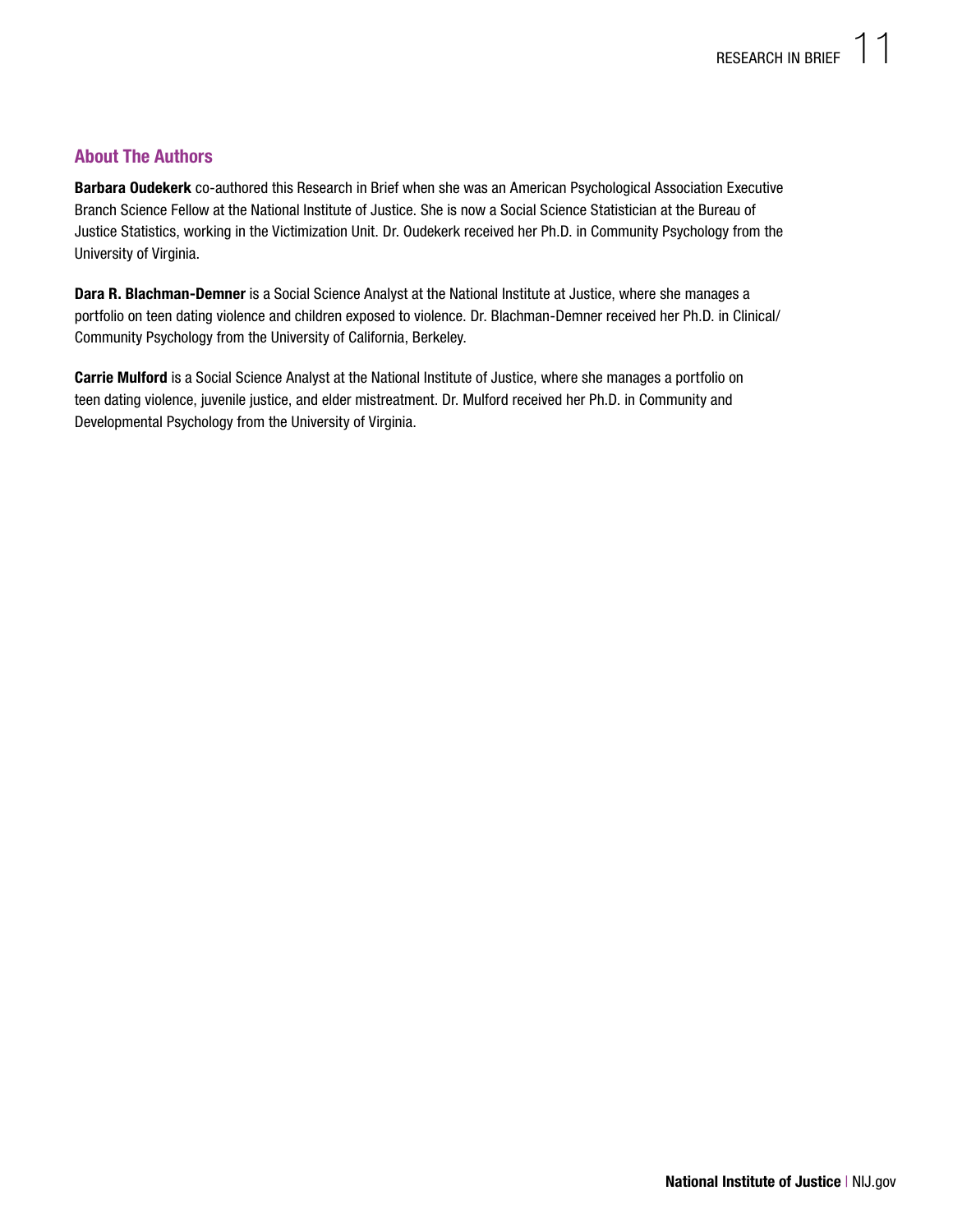#### Endnotes

1. Collins, W.A. "More Than Myth: The Developmental Significance of Romantic Relationships During Adolescence." *Journal of Research on Adolescence* 13 (2003): 1-24.

2. Centers for Disease Control and Prevention. *Understanding Teen Dating Violence: Fact Sheet.* 2014. Retrieved 7/10/2014 from [http://www.cdc.gov/violenceprevention/pdf/teen-dating-violence-2014-a.pdf.](http://www.cdc.gov/violenceprevention/pdf/teen-dating-violence-2014-a.pdf)

3. Csikszentmihalyi, M., and R. Larson. *Being Adolescent.* New York: Basic Books, 1984.

4. Bokhorst, C., S. Sumter and P. Westenberg. "Social Support From Parents, Friends, Classmates, and Teachers in Children and Adolescents Aged 9 to 18 Years: Who Is Perceived as Most Supportive?" *Social Development* 19 (2010): 417-426.

5. Brown, B. "Adolescents' Relationships With Peers," in *Handbook of Adolescent Psychology,* 2nd ed., ed. R. Lerner and L. Steinberg. New York: Wiley, 2004: 363-394.

6. Connolly, J., and C. McIsaac. "Romantic Relationships in Adolescence," in *Social Development: Relationships in Infancy, Childhood, and Adolescence,* ed. M.K. Underwood and L.H. Rosen. New York: Guilford Press, 2011: 180-203.

7. Furman, W., S. Low and M.J. Ho. "Romantic Experience and Psychosocial Adjustment in Middle Adolescence." *Journal of Clinical Child & Adolescent Psychology* 38 (2009): 75-90.

8. Furman, W., and L. Schaffer. "The Role of Romantic Relationships in Adolescent Development," in *Adolescent Romantic Relations and Sexual Behavior: Theory, Research, and Practical Implications,* ed. P. Florsheim. Mahwah, NJ: Erlbaum, 2003: 3-22.

9. Mulford, C.F., and P.C. Giordano. "Teen Dating Violence: A Closer Look at Adolescent Romantic Relationships." *National Institute of Justice Journal* 261 (2008): 34-39.

10. Espelage, D.L., S. Low, C. Anderson and L.D.L. Rue. 2014. "Bullying, Sexual, and Dating Violence Trajectories From Early to Late Adolescence." Final report for National Institute of Justice, grant number 2011-MU-FX-0022. NCJ 246830, available at [https://www.ncjrs.gov/pdffiles1/nij/grants/246830.pdf.](https://www.ncjrs.gov/pdffiles1/nij/grants/246830.pdf)

11. Zweig, J.M., M. Dank, P. Lachman and J. Yahner. 2013. "Technology, Teen Dating Violence and Abuse, and Bullying." Final report for National Institute of Justice, grant number 2010-WG-BX-0003. NCJ 243296, available at [https://www.ncjrs.gov/pdffiles1/nij/grants/243296.pdf.](https://www.ncjrs.gov/pdffiles1/nij/grants/243296.pdf)

12. Sabina, C., C.A. Cuevas and K.A. Bell. 2013. "Dating Violence Among Latino Adolescents (DAVILA) Study." Final report for National Institute of Justice, grant number 2009-W9-BX-0001. NCJ 242775, available at [https://ncjrs.gov/](https://ncjrs.gov/pdffiles1/nij/grants/242775.pdf) [pdffiles1/nij/grants/242775.pdf.](https://ncjrs.gov/pdffiles1/nij/grants/242775.pdf)

13. Connolly, J., and C. McIsaac. "Romantic Relationships in Adolescence," in *Social Development: Relationships in Infancy, Childhood, and Adolescence,* ed. M.K. Underwood and L.H. Rosen. New York: Guilford Press, 2011: 180-203.

14. Pepler, D. "The Development of Dating Violence: What Doesn't Develop, What Does Develop, How Does It Develop, and What Can We Do About It?" *Prevention Science* 13 (2012): 402-409.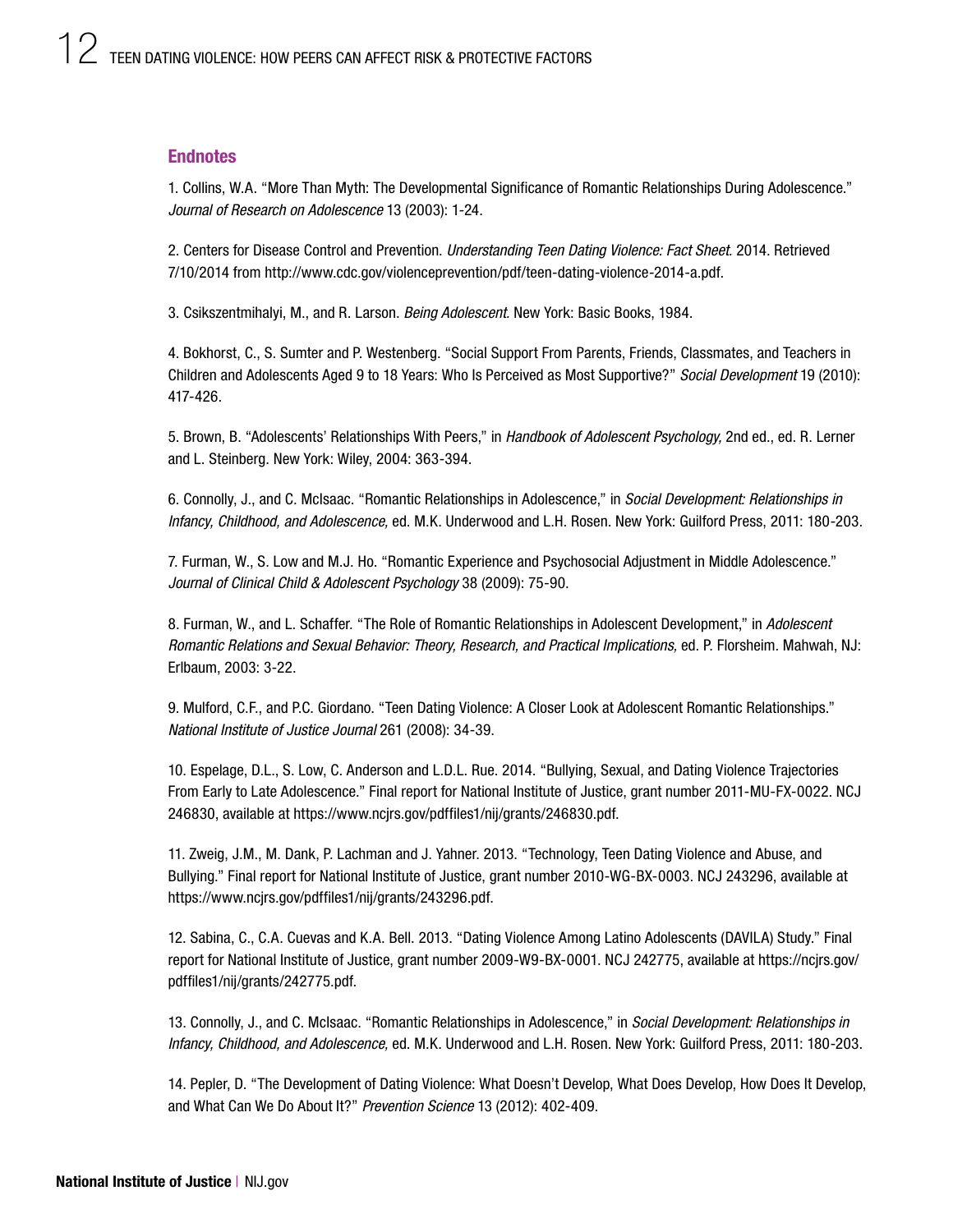15. Reppucci, N.D., B.A. Oudekerk, L. Guarnera, A. Nagel, C. Reitz-Krueger, T. Walker and T. Warner. 2013. "A Review of the Findings from Project D.A.T.E.: Risky Relationships and Teen Dating Violence Among At-Risk Adolescents." Final report for National Institute of Justice, grant number 2009-IJ-CX-0004. NCJ 243170, available at [https://www.ncjrs.](https://www.ncjrs.gov/pdffiles1/nij/grants/243170.pdf) [gov/pdffiles1/nij/grants/243170.pdf](https://www.ncjrs.gov/pdffiles1/nij/grants/243170.pdf).

16. Aultman, M.G. "Group Involvement in Delinquent Acts: A Study of Offense Types and Male-Female Participation." *Criminal Justice and Behavior* 7 (1980): 185-192.

17. Cauffman, E., and L. Steinberg. "Emerging Findings From Research on Adolescent Development and Juvenile Justice." *Victims and Offenders* 7 (2012): 428-449.

18. Haynie, D.L. "Friendship Networks and Delinquency: The Relative Nature of Peer Delinquency." *Journal of Quantitative Criminology* 18 (2002): 99-134.

19. Haynie, D L., P.C. Giordano, W.D. Manning, and M.A. Longmore. "Adolescent Romantic Relationships and Delinquency Involvement." *Criminology* 43 (2005): 177-210.

20. Ellis, W.E., J. Chung-Hall and T.M. Dumas. "The Role of Peer Group Aggression in Predicting Adolescent Dating Violence and Relationship Quality." *Journal of Youth and Adolescence* 442 (2013): 487-499.

21. Rhule-Louie, D.M., and R.J. McMahon. "Problem Behavior and Romantic Relationships: Assortative Mating, Behavior Contagion, and Desistance." *Clinical Child and Family Psychology Review* 10 (2007): 53-100.

22. Foshee, V.A., T.S. Benefield, H.L.M. Reyes, S.T. Ennett, R. Faris, L. Chang, A. Hussong and C.M. Suchindran. "The Peer Context and the Development of the Perpetration of Adolescent Dating Violence." *Journal of Youth and Adolescence* 42 (2013): 471-486.

23. Sullivan, T.N., S.W. Masho, S.W. Helms, E.H. Erwin, A.D. Farrell and K.A. Taylor. "Individual, Peer, and Family Factors Influencing Urban African American Adolescents' Responses to Problem Dating Situations." *Journal of Child and Family Studies* 21 (2012): 691-704.

24. Arriaga, X.B., and V.A. Foshee. "Adolescent Dating Violence: Do Adolescents Follow in Their Friends', or Their Parents', Footsteps?" *Journal of Interpersonal Violence* 19(2) (2004): 162-184.

25. Miller, S., D. Gorman-Smith, T. Sullivan, P. Orpinas and T.R. Simon. "Parent and Peer Predictors of Physical Dating Violence Perpetration in Early Adolescence: Tests of Moderation and Gender Differences." *Journal of Clinical Child and Adolescent Psychology* 38 (2009): 538-550.

26. Ashley, O.S., and V.A. Foshee. "Adolescent Help-Seeking for Dating Violence: Prevalence, Sociodemographic Correlates, and Sources of Help." *Journal of Adolescent Health* 36 (2005): 25-31.

27. Black, B.M., R.M. Tolman, M. Callahan, D.G. Saunders and A.N. Weisz. "When Will Adolescents Tell Someone About Dating Violence Victimization?" *Violence Against Women* 14 (2008): 741-758.

28. Foshee, V.A., G.F. Linder, K.E. Bauman, S.A. Langwick, X.B. Arriaga, J.L. Heath, P.M. McMahon and S. Bangdiwala. "The Safe Dates Project: Theoretical Basis, Evaluation, Design, and Selected Baseline Findings." *American Journal of Preventive Medicine* 12 (1996): 39-47.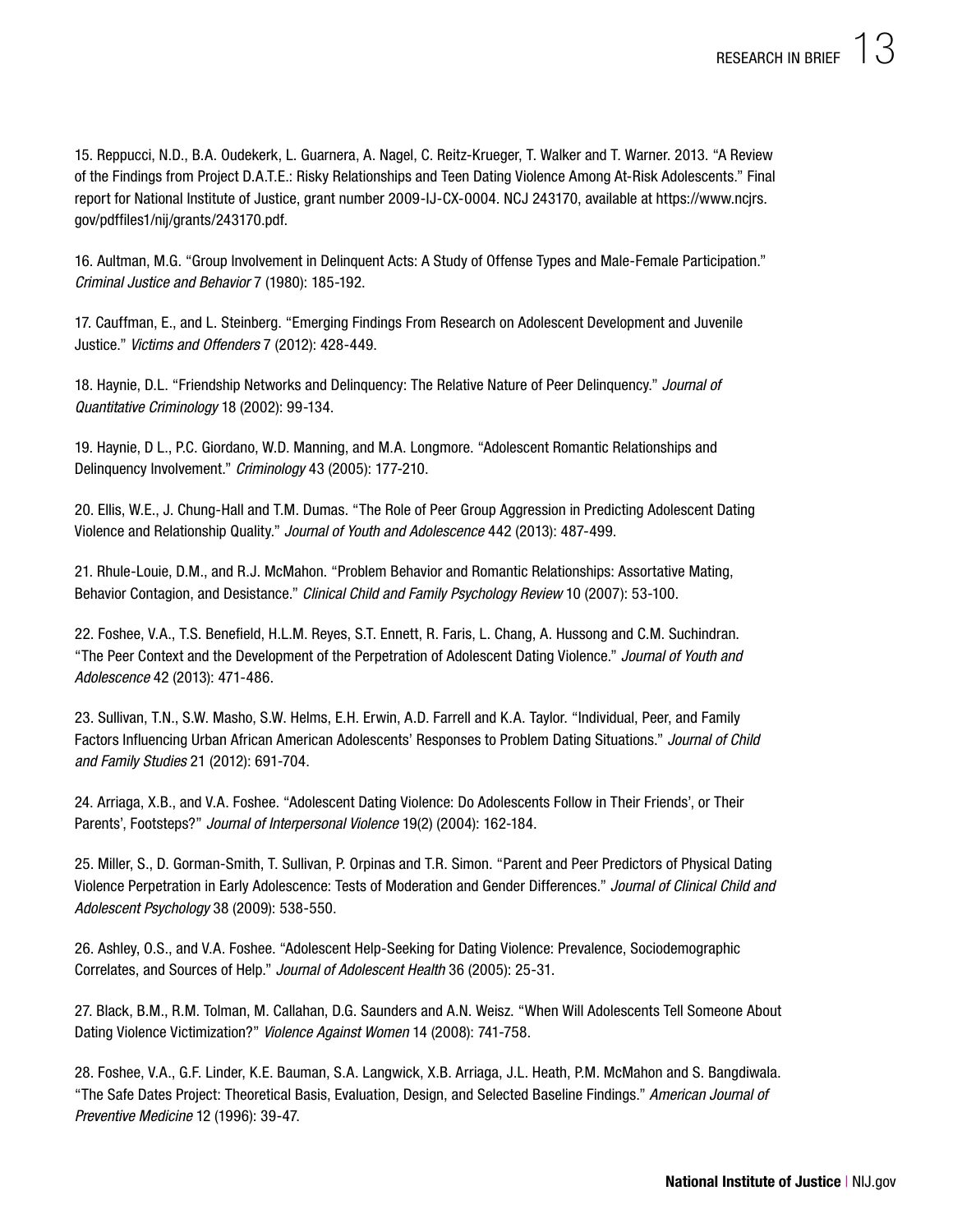29. Klein, A., A. Salomon, L. Elwyn, A. Barasch, J.L. Powers, M. Maley, J.A. Gilmer, M. Pirchner, I. Harris, J.S. Tiffany and D. Exner-Cortens. 2013. "An Exploratory Study of Juvenile Orders of Protection as a Remedy for Dating Violence." Final report for National Institute of Justice, grant number 2010-MU-FX-0005. NCJ 242131, available at [https://www.](https://www.ncjrs.gov/pdffiles1/nij/grants/242131.pdf)  [ncjrs.gov/pdffiles1/nij/grants/242131.pdf.](https://www.ncjrs.gov/pdffiles1/nij/grants/242131.pdf)

30. For a review, see World Health Organization/London School of Hygiene and Tropical Medicine, "Preventing Intimate Partner and Sexual Violence Against Women: Taking Action and Generating Evidence," Geneva, Switzerland: World Health Organization (2010). Retrieved from [http://apps.who.int/iris/bitstream/10665/44350/1/9789241564007\\_eng.](http://apps.who.int/iris/bitstream/10665/44350/1/9789241564007_eng.pdf) [pdf](http://apps.who.int/iris/bitstream/10665/44350/1/9789241564007_eng.pdf).

31. Mulford, C.F., and D.R. Blachman-Demner. "Teen Dating Violence: Building a Research Program Through Collaborative Insights." *Violence Against Women* 19 (2013): 756-770.

32. Simon, T.R., S. Miller, D. Gorman-Smith, P. Orpinas and T. Sullivan. "Physical Dating Violence Norms and Behavior Among Sixth-Grade Students From Four U.S. Sites." *Journal of Early Adolescence* 30 (2010): 395-409.

33. Tharp, A.T. "Dating MattersTM : The Next Generation of Teen Dating Violence Prevention." *Prevention Science* 13 (2012): 398-401.

34. Start Strong: Building Healthy Teen Relationships. Retrieved 1/11/2013 from [http://www.rwjf.org/en/grants/](http://www.rwjf.org/en/grants/programs-and-initiatives/S/start-strong--building-healthy-teen-relationships.html)  [programs-and-initiatives/S/start-strong--building-healthy-teen-relationships.html.](http://www.rwjf.org/en/grants/programs-and-initiatives/S/start-strong--building-healthy-teen-relationships.html)

35. Taylor, B., N.D. Stein, D. Woods and E. Mumford. 2011. "Shifting Boundaries: Final Report on an Experimental Evaluation of a Youth Dating Violence Prevention Program in New York City Middle Schools." Final report for National Institute of Justice, grant number 2008-MU-MU-0010. NCJ 236175, available at [https://www.ncjrs.gov/pdffiles1/nij/](https://www.ncjrs.gov/pdffiles1/nij/grants/236175.pdf)  [grants/236175.pdf](https://www.ncjrs.gov/pdffiles1/nij/grants/236175.pdf).

36. Taylor, B., N. Stein and F. Burden. "The Effects of Gender Violence/Harassment Prevention Programming in Middle Schools: A Randomized Experimental Evaluation." *Violence and Victims* 25 (2010): 202-223.

37. Taylor, B., N.D. Stein, E.A. Mumford and D. Woods. "Shifting Boundaries: An Experimental Evaluation of a Dating Violence Prevention Program in Middle Schools." *Prevention Science* 14 (2013): 64-76.

38. DePrince, A.P., A.T. Chu, J. Labus, S.R. Shirk and C. Potter. 2013. "Preventing Revictimization in Teen Dating Relationships." Final report for National Institute of Justice, grant number 2009-MU-MU-0025. NCJ 244086, available at [https://www.ncjrs.gov/pdffiles1/nij/grants/244086.pdf.](https://www.ncjrs.gov/pdffiles1/nij/grants/244086.pdf)

39. For a review, see Thapa, A., J. Cohen, S. Guffey and A. Higgins-D'Alessandro, "A Review of School Climate Research," *Review of Educational Research* 83(3) (2013): 357-385.

40. Weisz, A.N., R.M. Tolman, M.R. Callahan, D.G. Saunders and B.M. Black. "Informal Helpers' Responses When Adolescents Tell Them About Dating Violence or Romantic Relationship Problems." *Journal of Adolescence* 30 (2007): 853-868.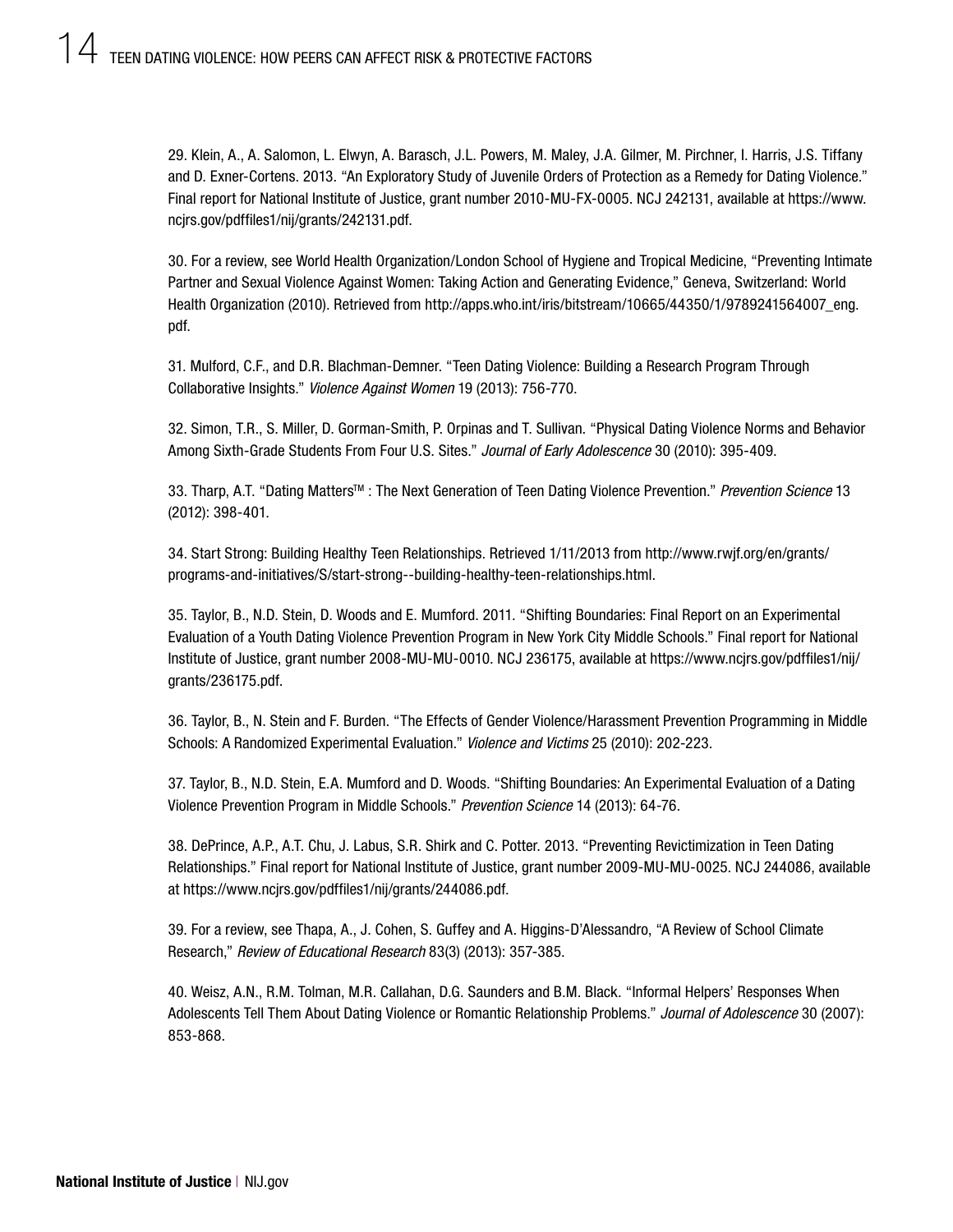41. Polanin, J.R., D.L. Espelage and T.D. Pigott. "A Meta-Analysis of School-Based Bullying Prevention Programs' Effects on Bystander Intervention Behavior." *School Psychology Review* 41 (2012): 47-65.

42. Miller, E., D.J. Tancredi, H.L. McCauley, M.R. Decker, M.C.D. Virata, H.A. Anderson, N. Stetkevich, E.W. Brown, F. Moideen and J.G. Silverman. "'Coaching Boys Into Men': A Cluster-Randomized Controlled Trial of a Dating Violence Prevention Program." *Journal of Adolescent Health* 51 (2012): 431-438.

43. Banyard, V.L., M.M. Moynihan and E.G. Plante. "Sexual Violence Prevention Through Bystander Education: An Experimental Evaluation." *Journal of Community Psychology* 35 (2007): 463-481.

44. Coker, A.L., P.G. Cook-Craig, C.M. Williams, B.S. Fisher, E.R. Clear, L.S. Garcia and L.M. Hegge. "Evaluation of Green Dot: An Active Bystander Intervention To Reduce Sexual Violence on College Campuses." *Violence Against Women* 17 (2011): 777-796.

45. Weisz, A.N., and B.M. Black. "Peer Intervention in Dating Violence: Beliefs of African American Middle School Adolescents." *Journal of Ethnic and Cultural Diversity in Social Work* 17 (2008): 177-196.

46. Men Can Stop Rape. 2011. Retrieved 6/18/2014 from [http://www.mencanstoprape.org/](http://www.mencanstoprape.org).

47. Ackard, D.M., M.E. Eisenberg and D. Neumark-Sztainer. "Long-Term Impact of Adolescent Dating Violence on the Behavioral and Psychological Health of Male and Female Youth." *Journal of Pediatrics* 151 (2007): 476-481.

48. Noonan, R.K., and D. Charles. "Developing Teen Dating Violence Prevention Strategies: Formative Research With Middle School Youth." *Violence Against Women* 15 (2009): 1087-1105.

49. Wolfe, D.A., C. Crooks, P. Jaffe, D. Chiodo, R. Hughes, W. Ellis, L. Stitt and A. Donner. "A School-Based Program to Prevent Adolescent Dating Violence: A Cluster Randomized Trial." *Archives of Pediatric and General Medicine* 163 (2009): 692-699.

50. For a review, see Cornelius, T.L., and N. Resseguie. "Primary and Secondary Prevention Programs for Dating Violence: A Review of the Literature." *Aggression and Violent Behavior* 12 (2007): 364-375.

51. Prinstein, M.J., and S.S. Wang. "False Consensus and Adolescent Peer Contagion: Examining Discrepancies Between Perceptions and Actual Reported Levels of Friends' Deviant and Health Risk Behaviors." J*ournal of Abnormal Child Psychology* 33 (2005): 293-306.

52. Dishion, T.J., J. McCord and F. Poulin. "When Interventions Harm: Peer Groups and Problem Behavior." *American Psychologis*t 54 (1999): 755-764.

53. Oudekerk, B.A., J.P. Allen, C.A. Hafen, E.T. Hessel, D.E. Szwedo and A. Spilker. "Maternal and Paternal Psychological Control as Moderators of the Link Between Peer Attitudes and Adolescents' Risky Sexual Behavior." *Journal of Early Adolescence* (July 2013): 1-23.

54. Oudekerk, B.A., J.P. Allen, E.T. Hessel and L. Molloy. In press. "The Cascading Development of Autonomy and Relatedness From Adolescence to Adulthood." *Child Development* (online preview released October 23, 2014). Available at [http://onlinelibrary.wiley.com/doi/10.1111/cdev.12313/full.](http://onlinelibrary.wiley.com/doi/10.1111/cdev.12313/full)